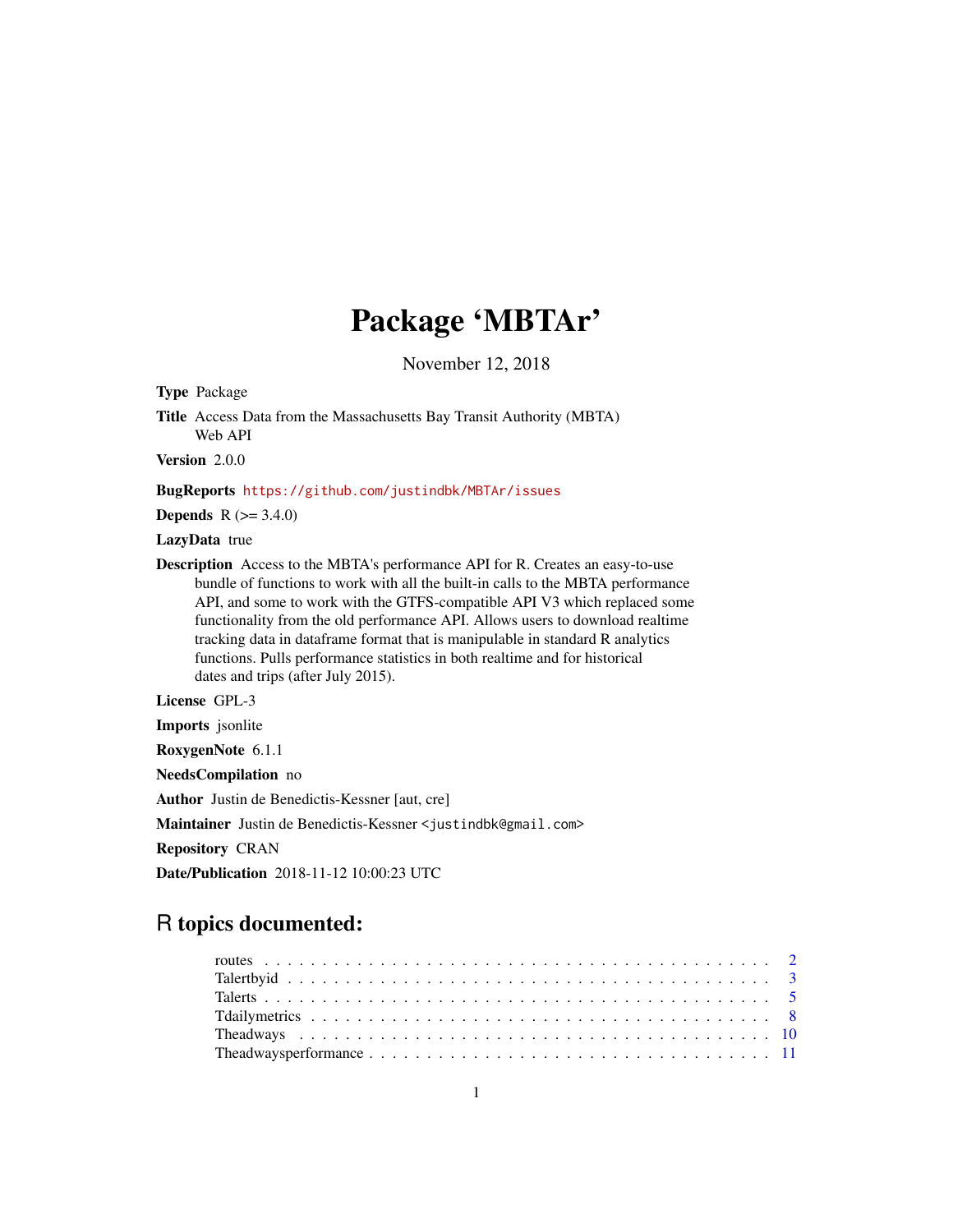#### <span id="page-1-0"></span> $2 \times 2$

| Index | 33 |  |
|-------|----|--|

routes *Routes and respective information for the MBTA system*

#### Description

Routes and respective information for the MBTA system

#### Usage

routes

#### Format

A data frame with columns:

- route\_type A value between 0 and 4 indicating the type of vehicle use on this route. 0 is light rail, 1 is heavy rail, 2 is commuter rail, 3 is bus, and 4 is ferry.
- mode\_name Official name for route: Rapid Transit, Commuter Rail, Limited Service, Local Bus, Key Bus Route (Frequent Service), Express Bus, or Ferry.

route\_id GTFS-compatible id (text or number) for route.

route\_name Longform name for route (text).

direction\_0 First direction of travel.

direction\_1 Second direction of travel.

#### Source

From the MBTA GTFS API V3 in November 2018. <https://www.mbta.com/developers/gtfs>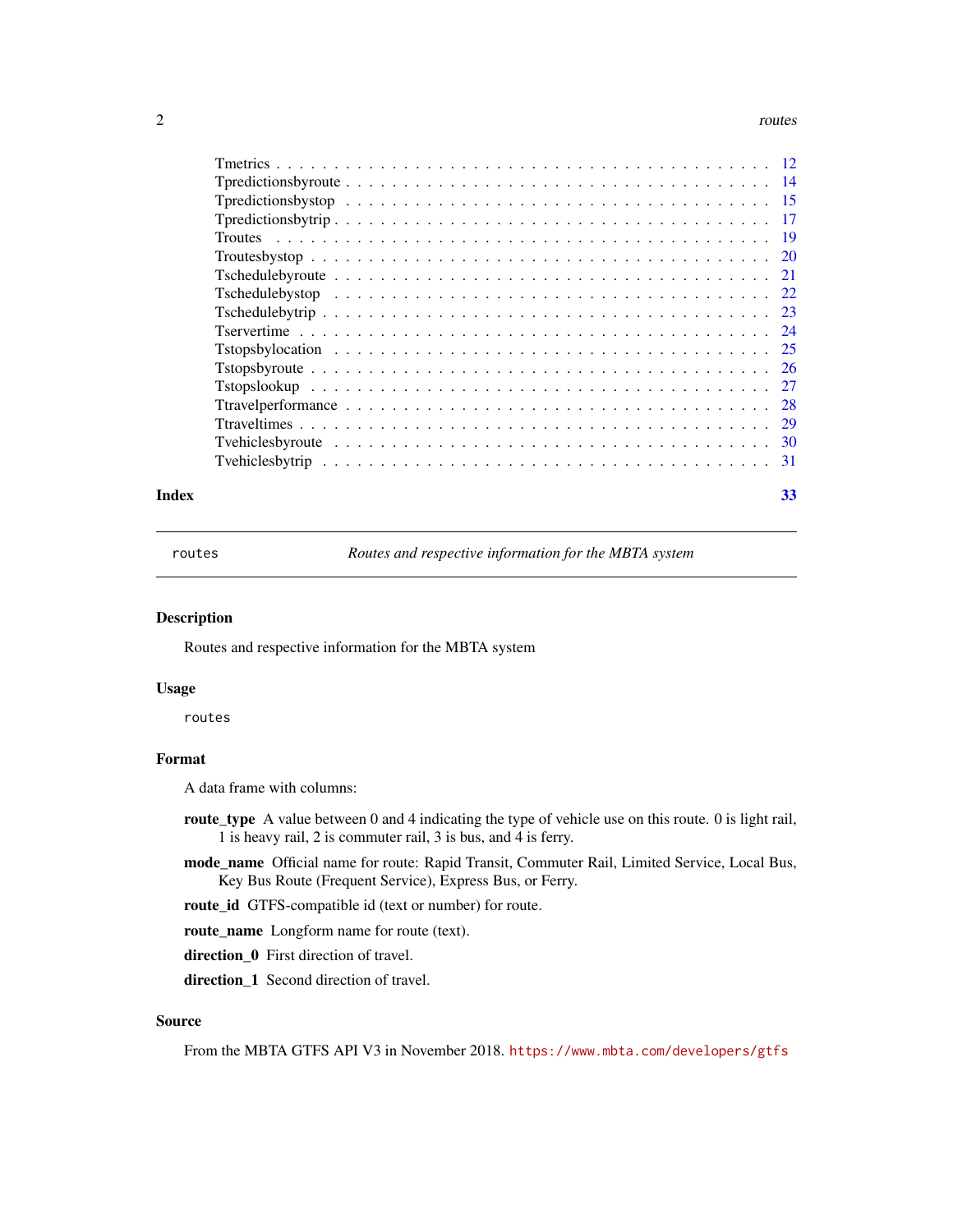# <span id="page-2-0"></span>Talertbyid 3

#### Examples

## Not run: routes

## End(Not run)

<span id="page-2-1"></span>Talertbyid *Queries active and upcoming times for a particular alert.*

# Description

Returns all information about a given alert. Some fields may be empty for an alert.

#### Usage

Talertbyid(alert\_id)

#### Arguments

alert\_id Unique identifier for the alert. Example: "781"

| alert_id          | The unique identifier for the alert                                                                                                                                                                                                                      |
|-------------------|----------------------------------------------------------------------------------------------------------------------------------------------------------------------------------------------------------------------------------------------------------|
| effect_name       | The human-readable name for the effect. Example: "Shuttle bus"                                                                                                                                                                                           |
| effect            | The GTFS-realtime-compatible code for the effect. Example: "DETOUR"                                                                                                                                                                                      |
| cause             | The human-readable name for the cause. Sometimes empty. Example: "mainte-<br>nance"                                                                                                                                                                      |
| header_text       | A brief summary of the situation (GTFS-realtime-compatible). Example: "Shut-<br>tle buses replacing Red Line service from Sat Jun 01, 2013 to Sun Jun 30, 2013<br>every Saturday and Sunday from 09:00 PM to end of service due to tie replace-<br>ment" |
| short_header_text |                                                                                                                                                                                                                                                          |
|                   | A shortened version of header_text. Example: "Shuttle buses replacing Red<br>Line service from Sat Apr 27 to Sun May 26 every Saturday and Sunday due to<br>maintenance"                                                                                 |
| description_text  |                                                                                                                                                                                                                                                          |
|                   | Additional details (GTFS-realtime-compatible). Example: "Affected stops: Alewife<br>Station Davis Station Porter Square Station Harvard Square Station"                                                                                                  |
| severity          | Possible values: "Severe", "Moderate", "Minor"                                                                                                                                                                                                           |
| created dt        | Date and time the alert was created, in epoch time. Example: "1361395938"                                                                                                                                                                                |
| last_modified_dt  |                                                                                                                                                                                                                                                          |
|                   | Date and time the alert was last modified, in epoch time. Example: "1361395938"                                                                                                                                                                          |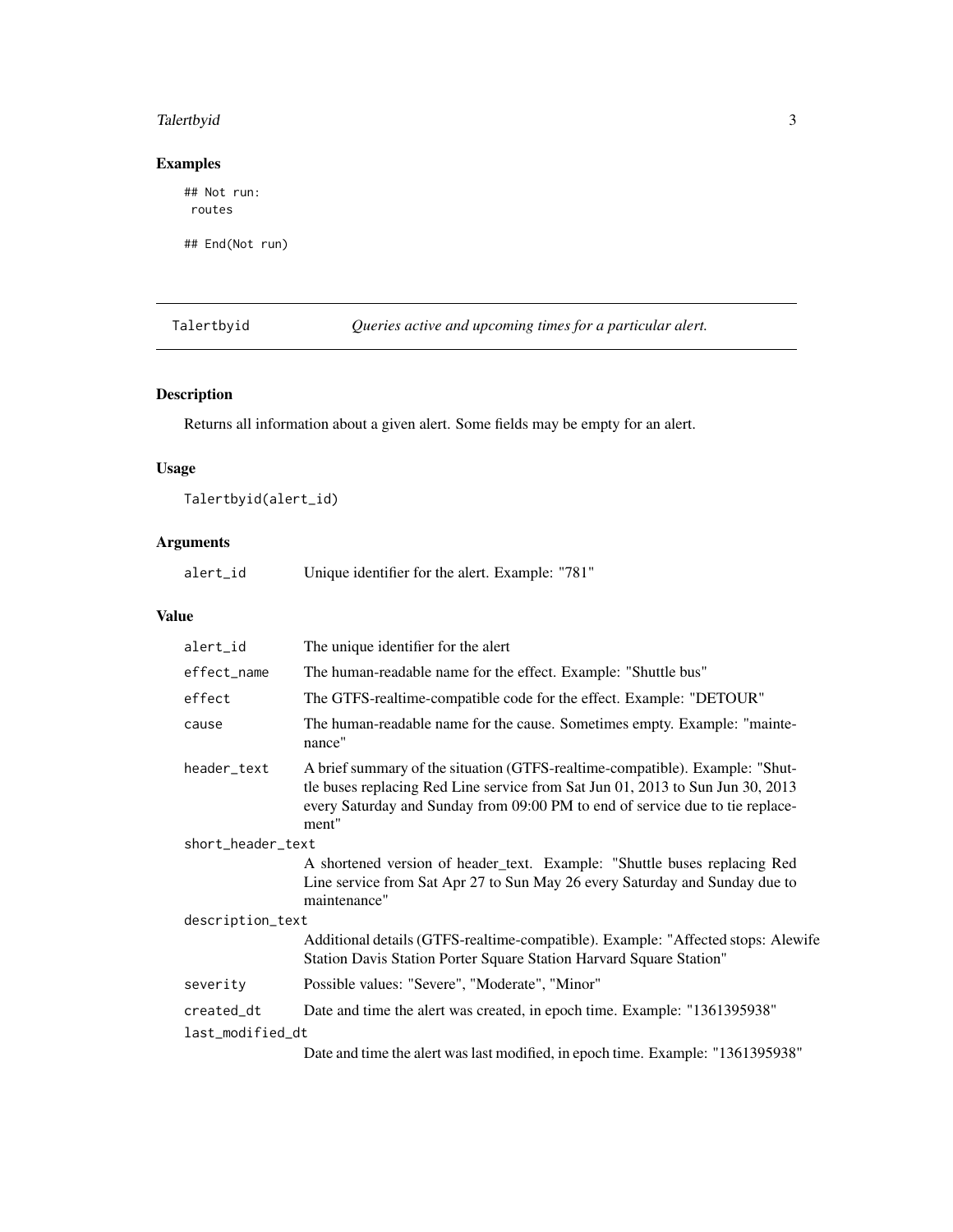| service_effect_text     |                                                                                                                                                                                          |  |  |  |
|-------------------------|------------------------------------------------------------------------------------------------------------------------------------------------------------------------------------------|--|--|--|
|                         | Summarizes the service and the impact to that service. Example: "Minor Route<br>1 delay"                                                                                                 |  |  |  |
|                         | timeframe_text Summarizes when an alert is in effect. Example: "starting Saturday"                                                                                                       |  |  |  |
| alert_lifecycle         |                                                                                                                                                                                          |  |  |  |
|                         | Identifies whether alert is a new or old, in effect or upcoming. Not intended to be<br>human-readable. Possible values: "Upcoming", "New", "Ongoing", "Ongoing-<br>Upcoming." See notes. |  |  |  |
| effect_start            | Date and time of the start of the effect period, in epoch time. Example: "1367110800"                                                                                                    |  |  |  |
| effect_end              | Date and time of the end of the effect period, in epoch time. Can be empty if<br>effect end is not known. Example: "1367130600"                                                          |  |  |  |
| affected_route_type     |                                                                                                                                                                                          |  |  |  |
|                         | GTFS-compatible code for route type (i.e. mode). Appears for service alerts<br>only (not access alerts). Example: "1"                                                                    |  |  |  |
| affected_mode_name      |                                                                                                                                                                                          |  |  |  |
|                         | Human-readable name for the mode. Example: "Subway"                                                                                                                                      |  |  |  |
| affected_route_id       |                                                                                                                                                                                          |  |  |  |
|                         | The unique GTFS-compatible identifier for the route. Example: "Red"                                                                                                                      |  |  |  |
| affected_route_name     |                                                                                                                                                                                          |  |  |  |
|                         | The human-readable name for the route. Example: "Red Line"                                                                                                                               |  |  |  |
| affected_direction_id   |                                                                                                                                                                                          |  |  |  |
|                         | The GTFS-compatible identifier for the direction. Example: "0"                                                                                                                           |  |  |  |
| affected_direction_name |                                                                                                                                                                                          |  |  |  |
|                         | Human-readable direction name. Example: "Westbound"                                                                                                                                      |  |  |  |
| affected_trip_id        |                                                                                                                                                                                          |  |  |  |
|                         | The GTFS-compatible unique identifier for the trip. Example: "CR-Newburyport-<br>CR-Weekday-129"                                                                                         |  |  |  |
| affected_trip_name      |                                                                                                                                                                                          |  |  |  |
|                         | Human-readable trip name. Example: "129 (5:00 pm from North Station)"                                                                                                                    |  |  |  |
| affected_stop_id        |                                                                                                                                                                                          |  |  |  |
|                         | The GTFS-compatible unique identifier for the stop. Example: "70061"                                                                                                                     |  |  |  |
| affected_stop_name      |                                                                                                                                                                                          |  |  |  |
|                         | The GTFS-compatible name for the stop (not unique). Example: "Alewife Sta-<br>tion Red Line"                                                                                             |  |  |  |
| affected_route_hide     |                                                                                                                                                                                          |  |  |  |
|                         | Whether this route should be hidden from users. See notes. Possible values:<br>"true". Only included if "true."                                                                          |  |  |  |
| affected_elev_id        |                                                                                                                                                                                          |  |  |  |
|                         | Unique identifier for the elevator/escalator. Example: "926"                                                                                                                             |  |  |  |
| affected_elev_name      |                                                                                                                                                                                          |  |  |  |
|                         | Human-readable name for the elevator/escalator. Example: "SOUTH STATION<br>- Lobby to Street"                                                                                            |  |  |  |
| affected_elev_type      |                                                                                                                                                                                          |  |  |  |
|                         | Type of the elevator/escalator. Possible values: "Elevator", "Escalator", "Lift"                                                                                                         |  |  |  |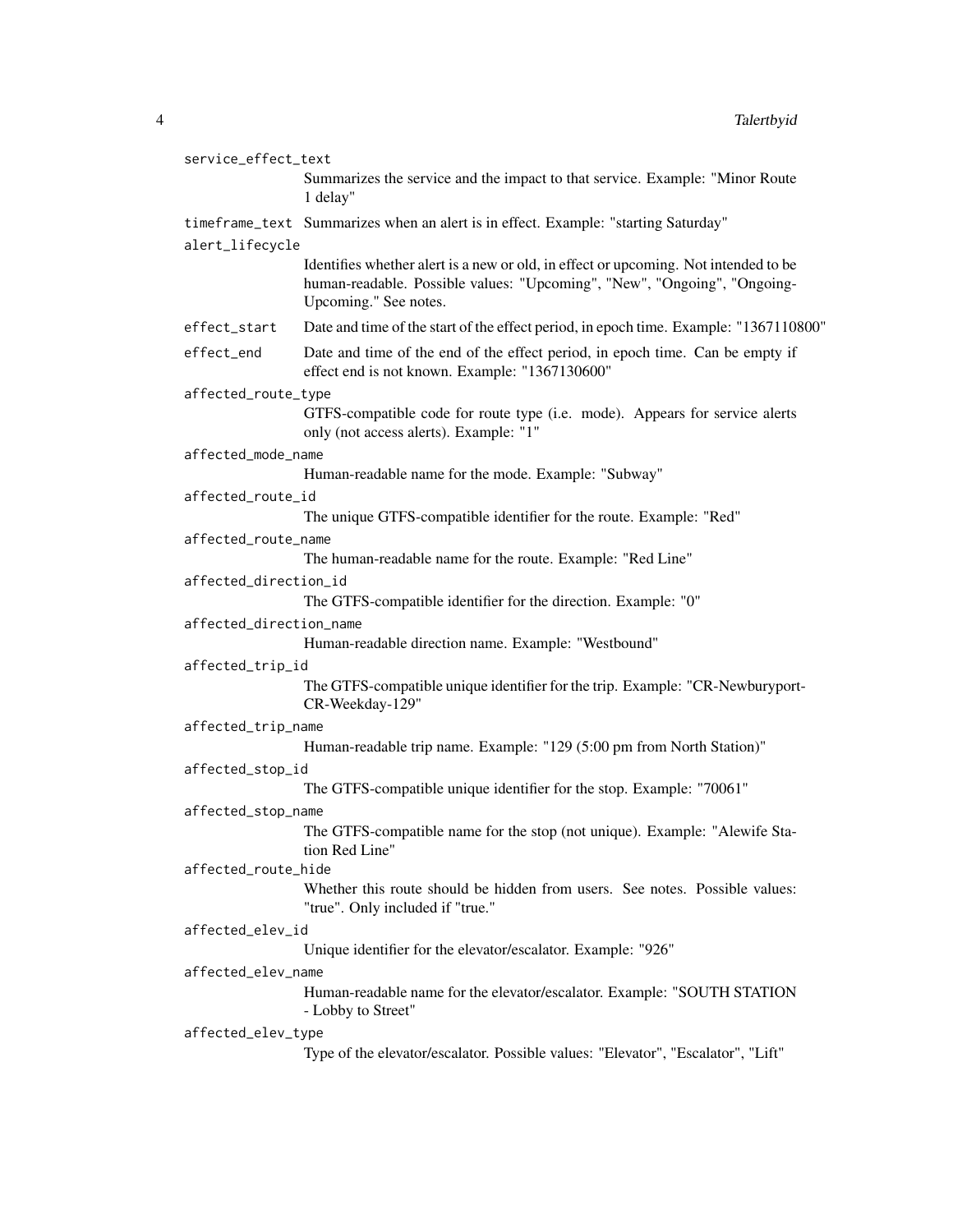#### <span id="page-4-0"></span>Talerts 5

```
affected_elev_stop_id
                  The GTFS-compatible unique identifier for the stop. Example: "70080"
affected_elev_stop_name
                  The GTFS-compatible name for the stop (not unique). Example: "South Station
                  - Inbound"
affected_elev_stop_parent_id
                 The GTFS-compatible unique identifier for the larger station associated with the
                  stop, if one exists. Can be empty if parent station does not exist. Example:
                  "place_sstat"
```
#### See Also

[Talerts](#page-4-1)

<span id="page-4-1"></span>Talerts *Query all active and upcoming alerts.*

#### Description

Find current list of all MBTA alerts, including all routes and stops they affect, along with timeframes that the alert is in effect. Returns all possible information for a given alert, often with empty fields.

#### Usage

Talerts()

| alert_id          | The unique identifier for the alert                                                                                                                                                                                                                      |
|-------------------|----------------------------------------------------------------------------------------------------------------------------------------------------------------------------------------------------------------------------------------------------------|
| effect_name       | The human-readable name for the effect. Example: "Shuttle bus"                                                                                                                                                                                           |
| effect            | The GTFS-realtime-compatible code for the effect. Example: "DETOUR"                                                                                                                                                                                      |
| cause             | The human-readable name for the cause. Seomtimes empty. Example: "mainte-<br>nance"                                                                                                                                                                      |
| header_text       | A brief summary of the situation (GTFS-realtime-compatible). Example: "Shut-<br>tle buses replacing Red Line service from Sat Jun 01, 2013 to Sun Jun 30, 2013<br>every Saturday and Sunday from 09:00 PM to end of service due to tie replace-<br>ment" |
| short header text |                                                                                                                                                                                                                                                          |
|                   | A shortened version of header_text. Example: "Shuttle buses replacing Red<br>Line service from Sat Apr 27 to Sun May 26 every Saturday and Sunday due to<br>maintenance"                                                                                 |
| description_text  |                                                                                                                                                                                                                                                          |
|                   | Additional details (GTFS-realtime-compatible). Example: "Affected stops: Alewife<br>Station Davis Station Porter Square Station Harvard Square Station"                                                                                                  |
| severity          | Possible values: "Severe", "Moderate", "Minor"                                                                                                                                                                                                           |
|                   |                                                                                                                                                                                                                                                          |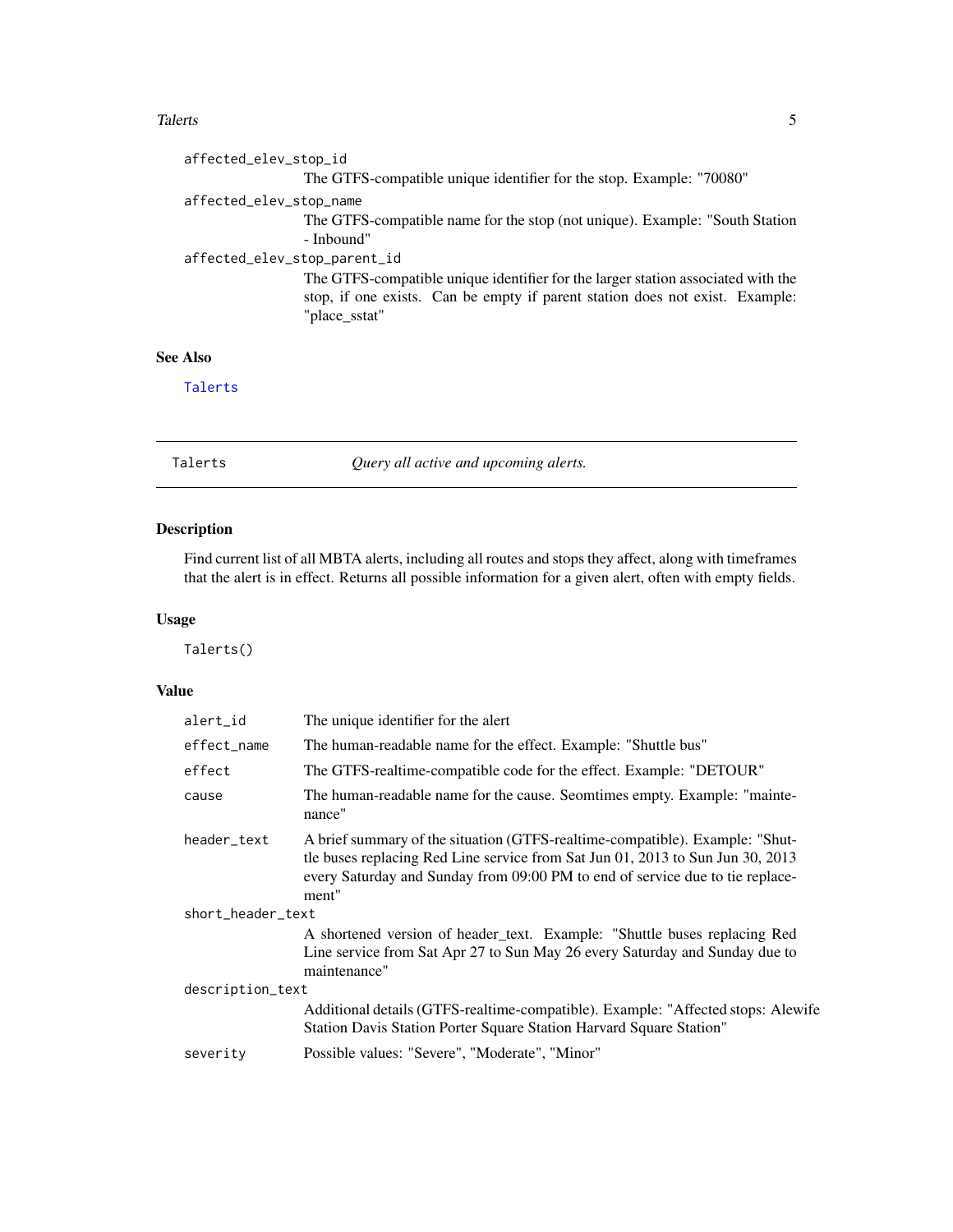| created_dt              | Date and time the alert was created, in epoch time. Example: "1361395938"                                                       |
|-------------------------|---------------------------------------------------------------------------------------------------------------------------------|
| last_modified_dt        |                                                                                                                                 |
|                         | Date and time the alert was last modified, in epoch time. Example: "1361395938"                                                 |
| service_effect_text     |                                                                                                                                 |
|                         | Summarizes the service and the impact to that service. Example: "Minor Route<br>1 delay"                                        |
| alert_lifecycle         | timeframe_text Summarizes when an alert is in effect. Example: "starting Saturday"                                              |
|                         | Identifies whether alert is a new or old, in effect or upcoming. Not intended to be                                             |
|                         | human-readable. Possible values: "Upcoming", "New", "Ongoing", "Ongoing-<br>Upcoming." See notes.                               |
| effect_start            | Date and time of the start of the effect period, in epoch time. Example: "1367110800"                                           |
| effect_end              | Date and time of the end of the effect period, in epoch time. Can be empty if<br>effect end is not known. Example: "1367130600" |
| affected_route_type     |                                                                                                                                 |
|                         | GTFS-compatible code for route type (i.e. mode). Appears for service alerts<br>only (not access alerts). Example: "1"           |
| affected_mode_name      |                                                                                                                                 |
|                         | Human-readable name for the mode. Example: "Subway"                                                                             |
| affected_route_id       |                                                                                                                                 |
|                         | The unique GTFS-compatible identifier for the route. Example: "Red"                                                             |
| affected_route_name     |                                                                                                                                 |
|                         | The human-readable name for the route. Example: "Red Line"                                                                      |
| affected_direction_id   |                                                                                                                                 |
|                         | The GTFS-compatible identifier for the direction. Example: "0"                                                                  |
| affected_direction_name |                                                                                                                                 |
|                         | Human-readable direction name. Example: "Westbound"                                                                             |
| affected_trip_id        |                                                                                                                                 |
|                         | The GTFS-compatible unique identifier for the trip. Example: "CR-Newburyport-<br>CR-Weekday-129"                                |
| affected_trip_name      |                                                                                                                                 |
|                         | Human-readable trip name. Example: "129 (5:00 pm from North Station)"                                                           |
| affected_stop_id        |                                                                                                                                 |
|                         | The GTFS-compatible unique identifier for the stop. Example: "70061"                                                            |
| affected_stop_name      |                                                                                                                                 |
|                         | The GTFS-compatible name for the stop (not unique). Example: "Alewife Sta-<br>tion Red Line"                                    |
| affected_route_hide     |                                                                                                                                 |
|                         | Whether this route should be hidden from users. See notes. Possible values:<br>"true". Only included if "true."                 |
| affected_elev_id        |                                                                                                                                 |
|                         | Unique identifier for the elevator/escalator. Example: "926"                                                                    |
| affected_elev_name      |                                                                                                                                 |
|                         | Human-readable name for the elevator/escalator. Example: "SOUTH STATION<br>- Lobby to Street"                                   |
|                         |                                                                                                                                 |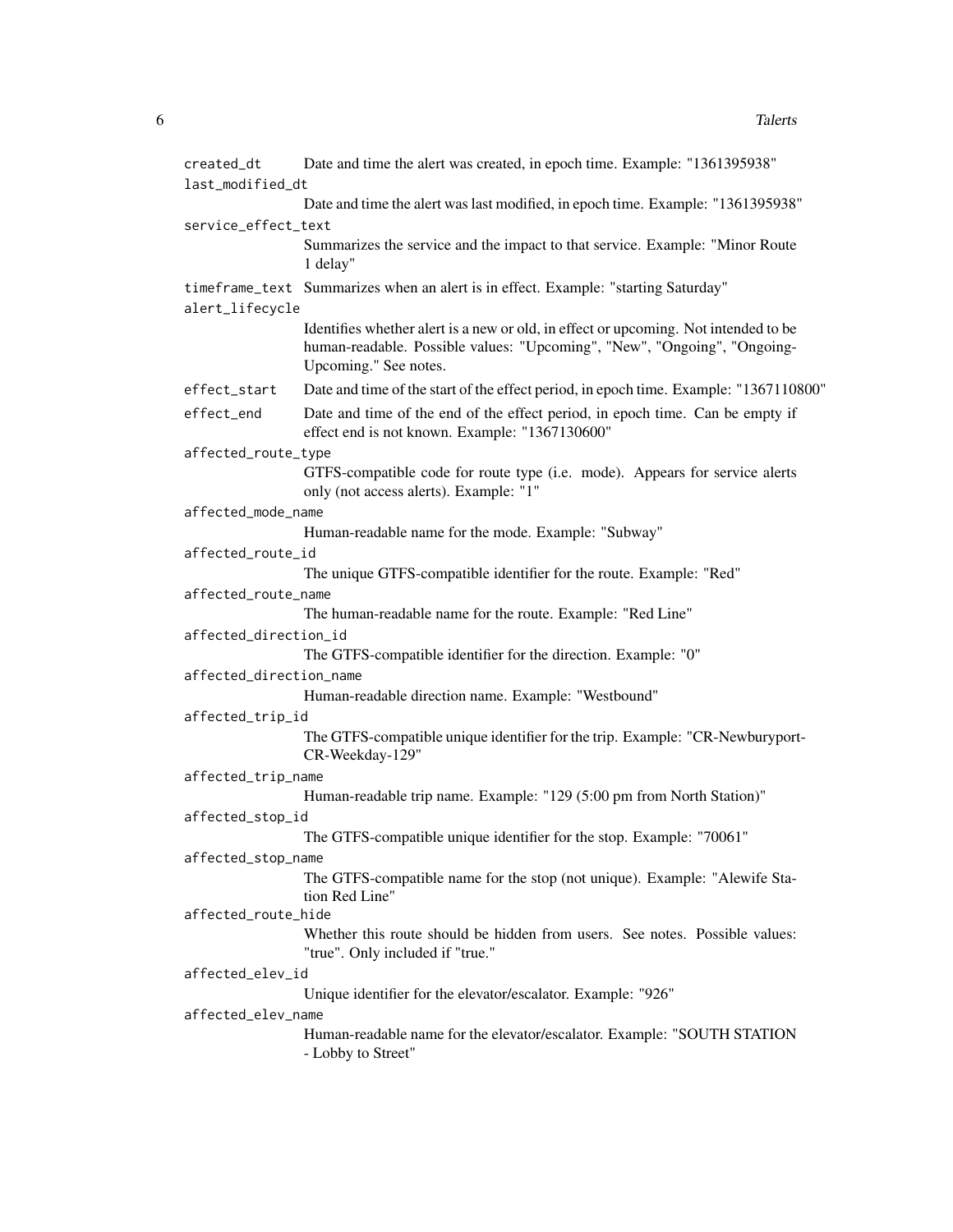#### Talerts **Talerts** 7

| affected_elev_type                                                               |
|----------------------------------------------------------------------------------|
| Type of the elevator/escalator. Possible values: "Elevator", "Escalator", "Lift" |
| affected_elev_stop_id                                                            |
| The GTFS-compatible unique identifier for the stop. Example: "70080"             |
| affected_elev_stop_name                                                          |
| The GTFS-compatible name for the stop (not unique). Example: "South Station      |
| - Inbound"                                                                       |
| affected_elev_stop_parent_id                                                     |
| The GTFS-compatible unique identifier for the larger station associated with the |
| stop, if one exists. Can be empty if parent station does not exist. Example:     |
| "place_sstat"                                                                    |
|                                                                                  |

#### **Note**

Severity:

• "Severity" was created with the intent that it could drive presentation of alerts in a variety of ways - ordering, coloring, icons - and not with the intent that the words "severity," "mild," "moderate," or "severe" would necessarily be shown directly to customers.

Effect Periods:

- More than one 'effect period' object can be present.
- 'effect\_end' can be empty if the end time for an alert is not known.

Alert Lifecycle:

- "New" and "Ongoing" refer to alerts that are in effect now.
- "Upcoming" and "Ongoing-Upcoming" refer to alerts that will be in effect in the future.
- "Ongoing" and "Ongoing-Upcoming" refer to alerts that are "old news," like a station that is closed and has been for weeks.
- An example of an "Ongoing-Upcoming" alert would be a shuttle that has been happening every weekend for a month so far (if you retrieve the data on a weekday.)

Affected Services:

- The affected services for an alert can include either services or elevators/escalators but NOT both. If the 'services' object is empty (i.e. 'service' objects are not present) then the 'elevators' object will not be empty (i.e. 'elevator' objects will be present) and vice versa.
- More than one 'service' object can be present.
- Different service objects can have different combinations of attributes. They may have just a mode and route (affects an entire route), or mode and stop (affects all service at the stop.) Or be much more specific - including mode, route, direction, trip, and stop, indicating that it applies to one scheduled stop on one trip.
- Currently, the system does not allow creation of an alert that applies to multiple elevators/escalators. Therefore, only one 'elevator' object can be present. This may change in the future.
- For alerts that apply to elevators/escalators, 'parent\_station' and 'parent\_station\_name' properties on the 'stop' object can be empty if parent station does not exist.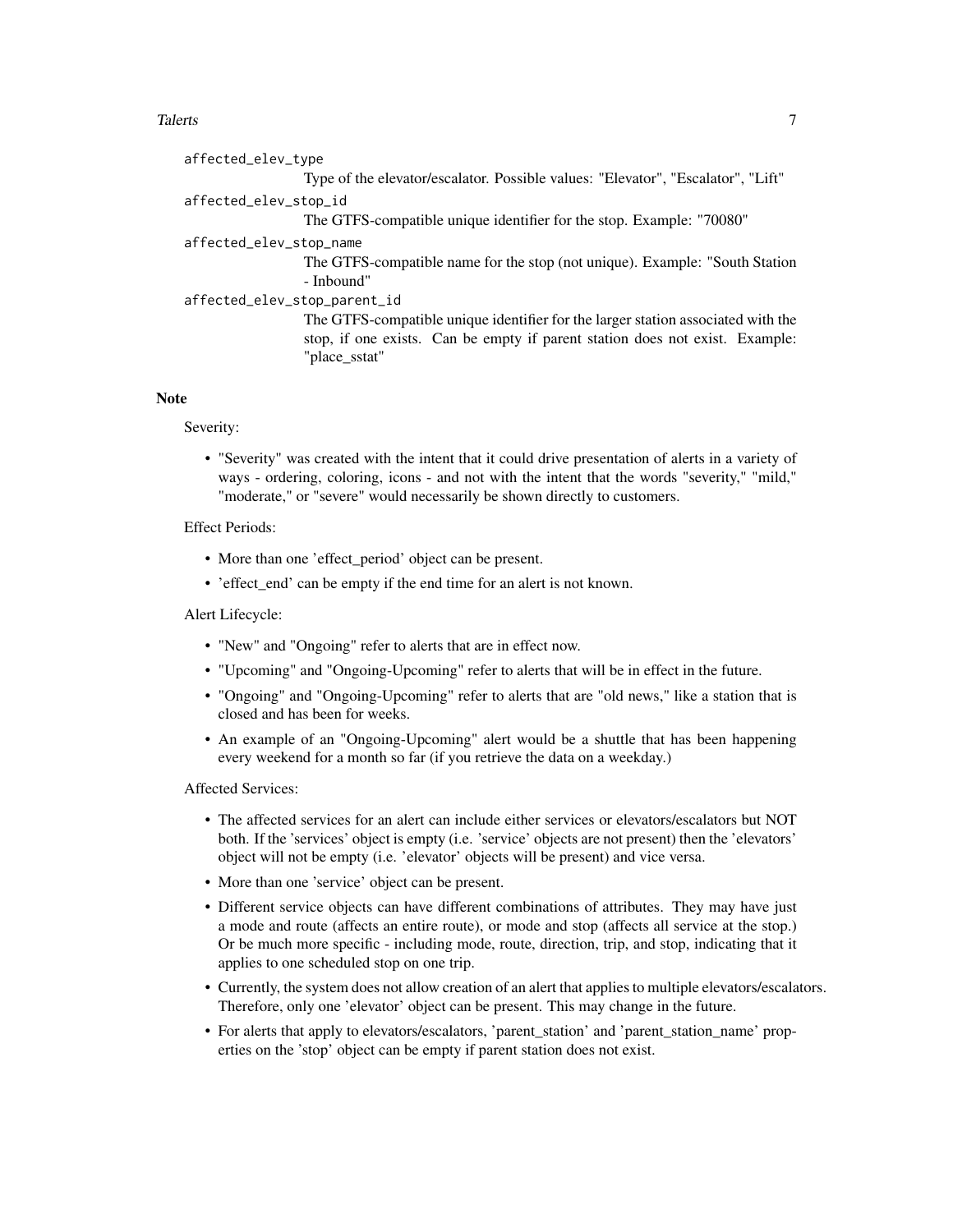#### <span id="page-7-0"></span>See Also

[Talertbyid](#page-2-1)

<span id="page-7-1"></span>Tdailymetrics *Query daily performance statistics.*

# Description

Returns day-level summary performance statistics for a specified date or range of dates.

#### Usage

```
Tdailymetrics(route_id=NULL,
from_date=(Sys.Date()-8),
to_date=Sys.Date()-1,
api_key)
```
#### Arguments

| route_id  | GTFS-compatible route_id value for which metrics should be returned. If not<br>specified, will return metrics for all routes.  |
|-----------|--------------------------------------------------------------------------------------------------------------------------------|
| from_date | The start of the time period that the metrics should be returned for. Must be in<br>YYYY-MM-DD format. Defaults to 8 days ago. |
| to_date   | The end of the time period that the metrics should be returned for. Must be in<br>YYYY-MM-DD format. Defaults to yesterday.    |
| api_key   | API key for MBTA API. To obtain one, visit the MBTA Developer Portal (https:<br>//mbta.com/developers/mbta-performance/)       |

#### Value

| service_date  | Date of data for this performance metric                                                                                   |
|---------------|----------------------------------------------------------------------------------------------------------------------------|
| route_id      | Route of data for this performance metric                                                                                  |
| threshold_id  | Reference number for this type of performance metric                                                                       |
|               | threshold_type Type of performance metric (wait time-based or travel time-based)                                           |
|               | threshold_name Text name for this type of performance metric                                                               |
| metric_result | Corresponding result for this performance metric (percentage of trips that met<br>or performed better than this threshold) |

#### See Also

**[Tmetrics](#page-11-1)**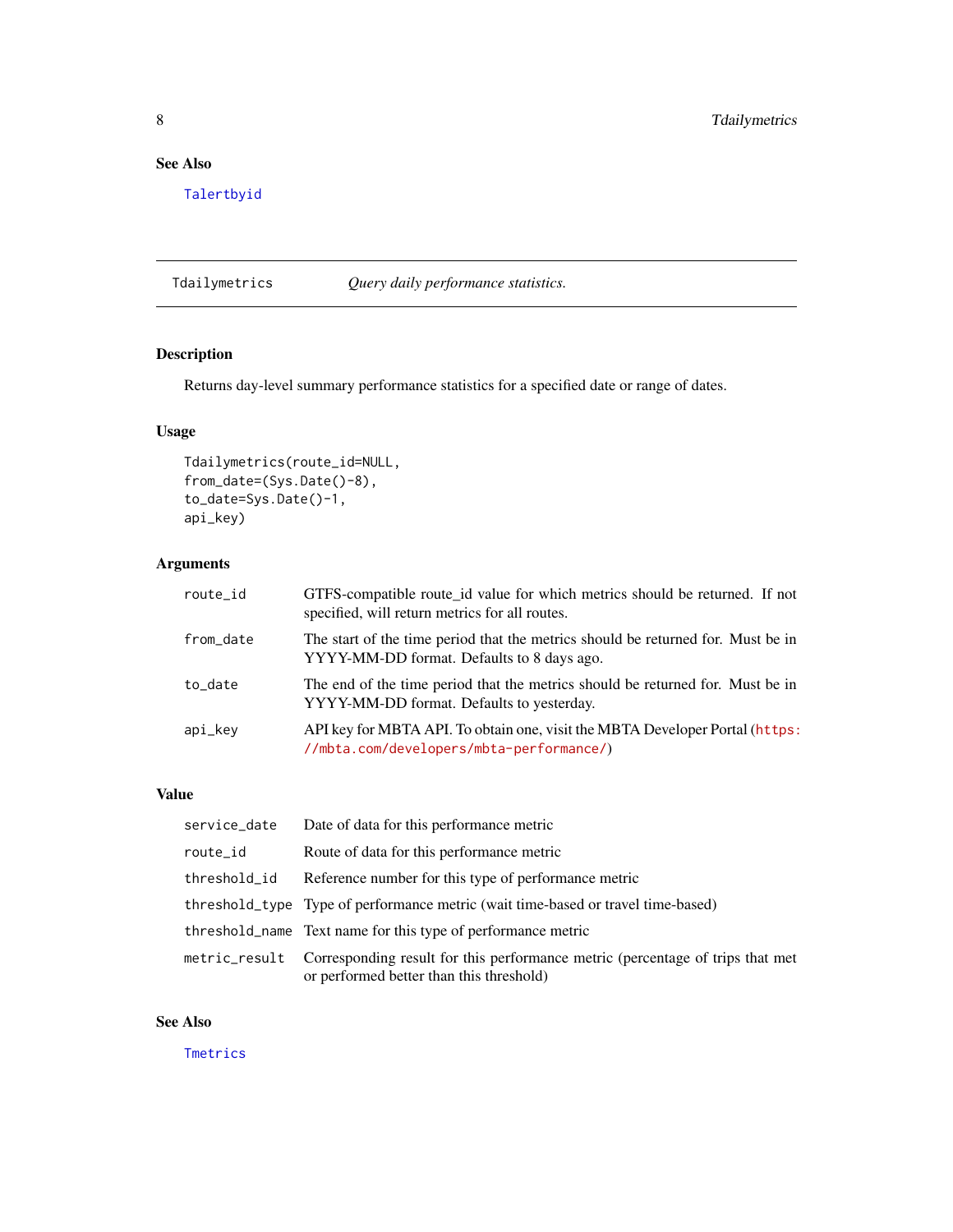# Tdailymetrics 9

# Examples

## Authenticate:

```
mykey <- NULL
mykey <- assign("mykey", value = test_key, envir = .GlobalEnv)
## use your own key from http://realtime.mbta.com/Portal/ instead of the test key
```

```
Tdailymetrics(route_id="Red", # metrics for the Red Line
from_date=(Sys.Date()-8), # 8 days ago
to_date=Sys.Date()-1, # to yesterday (a full week of performance)
api_key = mykey) # user-defined API key
```
## Returns:

#

|       |      | # service_date route_id |                     |           | threshold_id threshold_type threshold_name metric_result |        |
|-------|------|-------------------------|---------------------|-----------|----------------------------------------------------------|--------|
| #1    |      | $2015 - 11 - 05$        | Red threshold_id_01 | wait_time | Headway                                                  | 0.8623 |
| # $2$ |      | $2015 - 11 - 05$        | Red threshold_id_02 | wait_time | Big Gap                                                  | 0.9398 |
| # 3   |      | $2015 - 11 - 05$        | Red threshold_id_03 | wait_time | 2X Headway                                               | 0.9769 |
| #4    |      | $2015 - 11 - 05$        | Red threshold_id_04 |           | travel_time delayed < $3$ min.                           | 0.9653 |
| #5    |      | $2015 - 11 - 05$        | Red threshold_id_05 |           | travel_time delayed < $6$ min.                           | 0.996  |
| # 6   |      | $2015 - 11 - 06$        | Red threshold_id_01 | wait_time | Headway                                                  | 0.864  |
| #7    |      | $2015 - 11 - 06$        | Red threshold_id_02 | wait_time | Big Gap                                                  | 0.9443 |
| # $8$ |      | $2015 - 11 - 06$        | Red threshold_id_03 | wait_time | 2X Headway                                               | 0.9814 |
| # 9   |      | $2015 - 11 - 06$        | Red threshold_id_04 |           | travel_time delayed $\leq$ 3 min.                        | 0.9549 |
|       | # 10 | $2015 - 11 - 06$        | Red threshold_id_05 |           | travel_time delayed $< 6$ min.                           | 0.9928 |
|       | # 11 | $2015 - 11 - 07$        | Red threshold_id_01 | wait_time | Headway                                                  | 0.7365 |
|       | # 12 | $2015 - 11 - 07$        | Red threshold_id_02 | wait_time | Big Gap                                                  | 0.89   |
|       | # 13 | $2015 - 11 - 07$        | Red threshold_id_03 | wait_time | 2X Headway                                               | 0.952  |
|       | # 14 | $2015 - 11 - 07$        | Red threshold_id_04 |           | travel_time delayed $\leq$ 3 min.                        | 0.9853 |
|       | # 15 | $2015 - 11 - 07$        | Red threshold_id_05 |           | travel_time delayed < $6$ min.                           | 0.9979 |
|       | # 16 | $2015 - 11 - 08$        | Red threshold_id_01 | wait_time | Headway                                                  | 0.7808 |
|       | # 17 | $2015 - 11 - 08$        | Red threshold_id_02 | wait_time | Big Gap                                                  | 0.8972 |
|       | # 18 | $2015 - 11 - 08$        | Red threshold_id_03 | wait_time | 2X Headway                                               | 0.9582 |
|       | # 19 | $2015 - 11 - 08$        | Red threshold_id_04 |           | travel_time delayed $\leq$ 3 min.                        | 0.9997 |
|       | # 20 | $2015 - 11 - 08$        | Red threshold_id_05 |           | travel_time delayed < $6$ min.                           | 0.9999 |
|       | # 21 | $2015 - 11 - 09$        | Red threshold_id_01 | wait_time | Headway                                                  | 0.8515 |
|       | # 22 | $2015 - 11 - 09$        | Red threshold_id_02 | wait_time | Big Gap                                                  | 0.9344 |
|       | # 23 | $2015 - 11 - 09$        | Red threshold_id_03 | wait_time | 2X Headway                                               | 0.9768 |
|       | # 24 | $2015 - 11 - 09$        | Red threshold_id_04 |           | travel_time delayed $\leq$ 3 min.                        | 0.9403 |
|       | # 25 | $2015 - 11 - 09$        | Red threshold_id_05 |           | travel_time delayed < $6$ min.                           | 0.977  |
|       | # 26 | $2015 - 11 - 10$        | Red threshold_id_01 | wait_time | Headway                                                  | 0.8698 |
|       | # 27 | $2015 - 11 - 10$        | Red threshold_id_02 | wait_time | Big Gap                                                  | 0.9479 |
|       | # 28 | $2015 - 11 - 10$        | Red threshold_id_03 | wait_time | 2X Headway                                               | 0.9805 |
|       | # 29 | $2015 - 11 - 10$        | Red threshold_id_04 |           | $travel_time$ delayed < 3 min.                           | 0.9725 |
|       | # 30 | $2015 - 11 - 10$        | Red threshold_id_05 |           | travel_time delayed < $6$ min.                           | 0.9976 |
|       | # 31 | $2015 - 11 - 11$        | Red threshold_id_01 | wait_time | Headway                                                  | 0.8854 |
|       | # 32 | $2015 - 11 - 11$        | Red threshold_id_02 | wait_time | Big Gap                                                  | 0.9605 |
|       | # 33 | $2015 - 11 - 11$        | Red threshold_id_03 | wait_time | 2X Headway                                               | 0.9874 |
|       | # 34 | $2015 - 11 - 11$        | Red threshold_id_04 |           | travel_time delayed < $3$ min.                           | 0.9856 |
|       | # 35 | $2015 - 11 - 11$        | Red threshold_id_05 |           | travel_time delayed < $6$ min.                           | 0.9995 |
|       | # 36 | $2015 - 11 - 12$        | Red threshold_id_01 | wait_time | Headway                                                  | 0.8573 |
|       | # 37 | $2015 - 11 - 12$        | Red threshold_id_02 | wait_time | Big Gap                                                  | 0.9399 |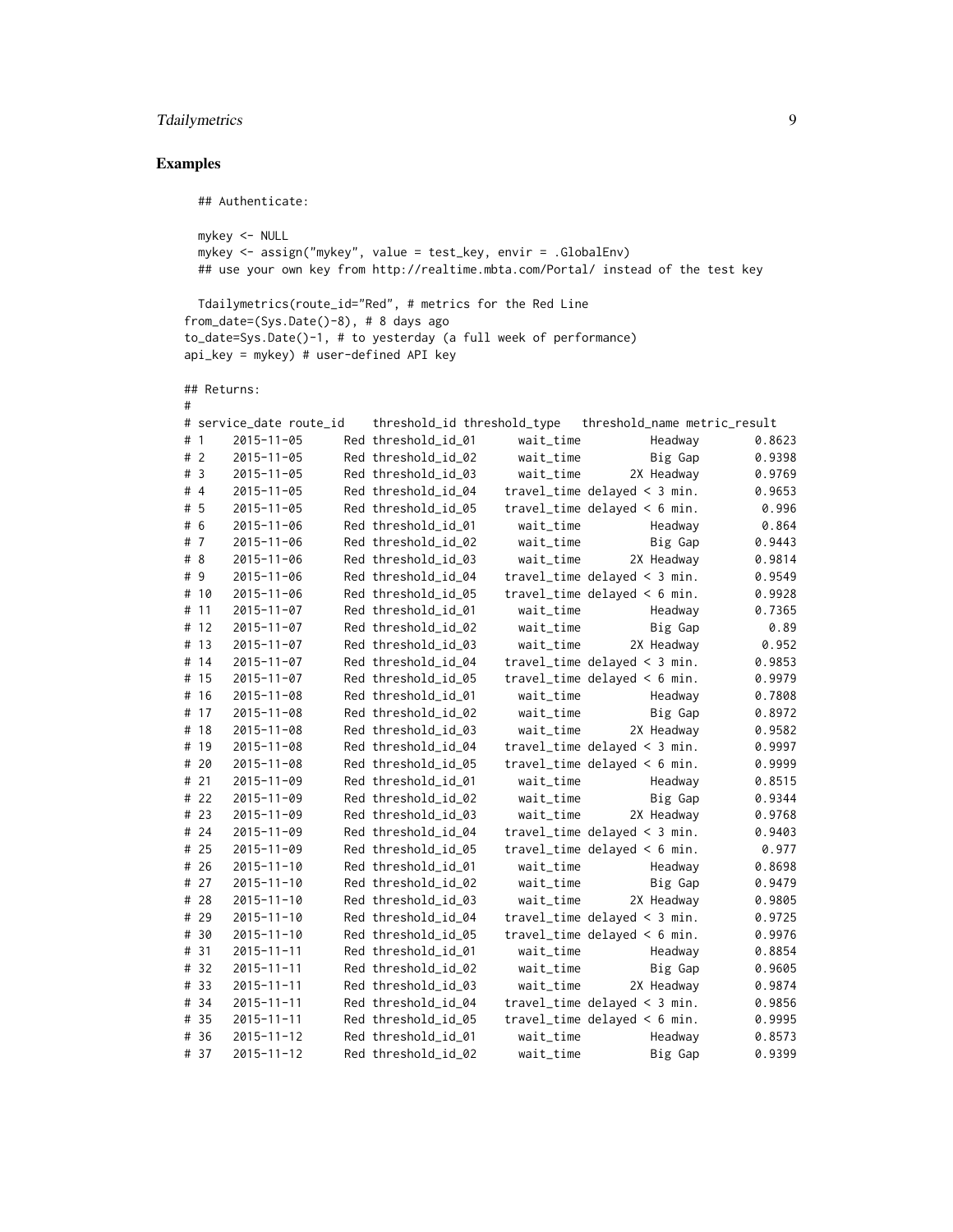<span id="page-9-0"></span>

| # 38 | 2015-11-12 | Red threshold id 03 | wait time                         | 2X Headway | 0.9772 |
|------|------------|---------------------|-----------------------------------|------------|--------|
| # 39 | 2015-11-12 | Red threshold id 04 | travel_time delayed $\leq$ 3 min. |            | 0.9315 |
| # 40 | 2015-11-12 | Red threshold id 05 | travel_time delayed $\leq 6$ min. |            | 0.9806 |

Theadways *To get headways and train arrive times for a given station/route/direction in a certain time window.. Returns a list of headways at an origin station during a particular time period on a particular route.*

#### Description

To get headways and train arrive times for a given station/route/direction in a certain time window.. Returns a list of headways at an origin station during a particular time period on a particular route.

#### Usage

```
Theadways(from_stop_id, to_stop_id = NULL, route_id = NULL,
 direction_id = NULL, from_datatime = (Sys.time() - 1800),to_datetime = Sys.time(), api_key)
```
#### Arguments

| from_stop_id  | GTFS-compatible stop_id for the origin stop for which headways should be re-<br>turned.                                                                                                                                                 |
|---------------|-----------------------------------------------------------------------------------------------------------------------------------------------------------------------------------------------------------------------------------------|
| to_stop_id    | GTFS-compatible stop_id for the destination stop for which headways should<br>be returned. If empty will use departures from origin stop with any destination<br>stop on that route ( <i>i.e.</i> not distinguishing between branches). |
| route_id      | GTFS-compatible route_id value for which headways should be returned. If<br>this is not included, headways for all routes between the from and to stop will<br>be provided.                                                             |
| direction_id  | Direction of travel for headways to be returned. If empty, will rely on                                                                                                                                                                 |
| from_datetime | The start of the time period that the headways (arrival time at the origin stop)<br>should fall within; converts to epoch time.                                                                                                         |
| to_datetime   | The end of the time period that the headways (arrival time at the origin stop)<br>should fall within; converts to epoch time.                                                                                                           |
| api_key       | API key for MBTA Performance API. To obtain one, visit the MBTA Developer<br>Portal (https://mbta.com/developers/mbta-performance/)                                                                                                     |

#### Value

Arrival times for vehicles at the particular origin stop during the time window requested.

| route id | GTFS-compatible route identifier for which headways are returned. |
|----------|-------------------------------------------------------------------|
|          |                                                                   |

direction Direction id (0/1) for which headways are returned.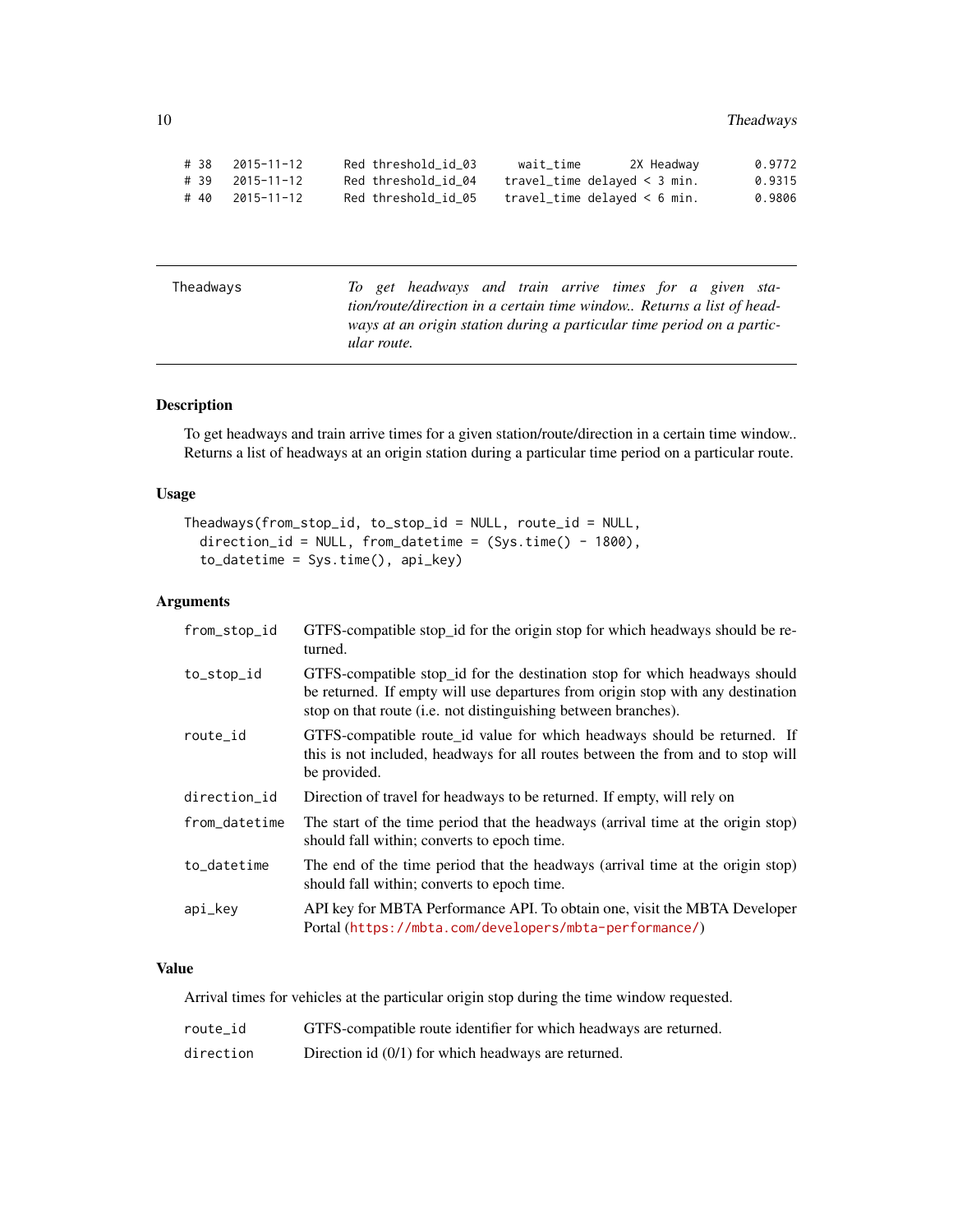<span id="page-10-0"></span>current\_dep\_dt Next departure time from origin stop during the time window specified.

previous\_dep\_dt

Previous departure time at destination stop during the time window specified.

#### headway\_time\_sec

Actual headway for next arriving vehicle during time window specified, in seconds.

benchmark\_headway\_time\_sec

Benchmark headway for each trip, in seconds.

threshold\_01\_flag

Binary variable for whether a given headway was above the first threshold for delayed headways.

#### threshold\_02\_flag

Binary variable for whether a given headway was above the second threshold for delayed headways.

#### threshold\_03\_flag

Binary variable for whether a given headway was above the third threshold for delayed headways.

#### Examples

```
Theadways(from_stop_id = 70007, # Jackson Square Northbound
to_stop_id = 70034, # Malden Southbound
route_id = NULL,direction_id = 1, # northbound
from_datetime = as.POSIXct("2015-08-03 00:00"),
to_datetime = as.POSIXct("2015-08-03 23:59"),
api_key = "wX9NwuHnZU2ToO7GmGR9uw")
#'
```
Theadwaysperformance *Function to return performance data based on headways surrounding a given passenger's arrival time at a station on a given route.*

#### **Description**

Function to return performance data based on headways surrounding a given passenger's arrival time at a station on a given route.

#### Usage

```
Theadwaysperformance(enter_time, exit_time = NULL, enter_route_name,
  exit_route_name, enter_stop_name, exit_stop_name, data, api_key)
```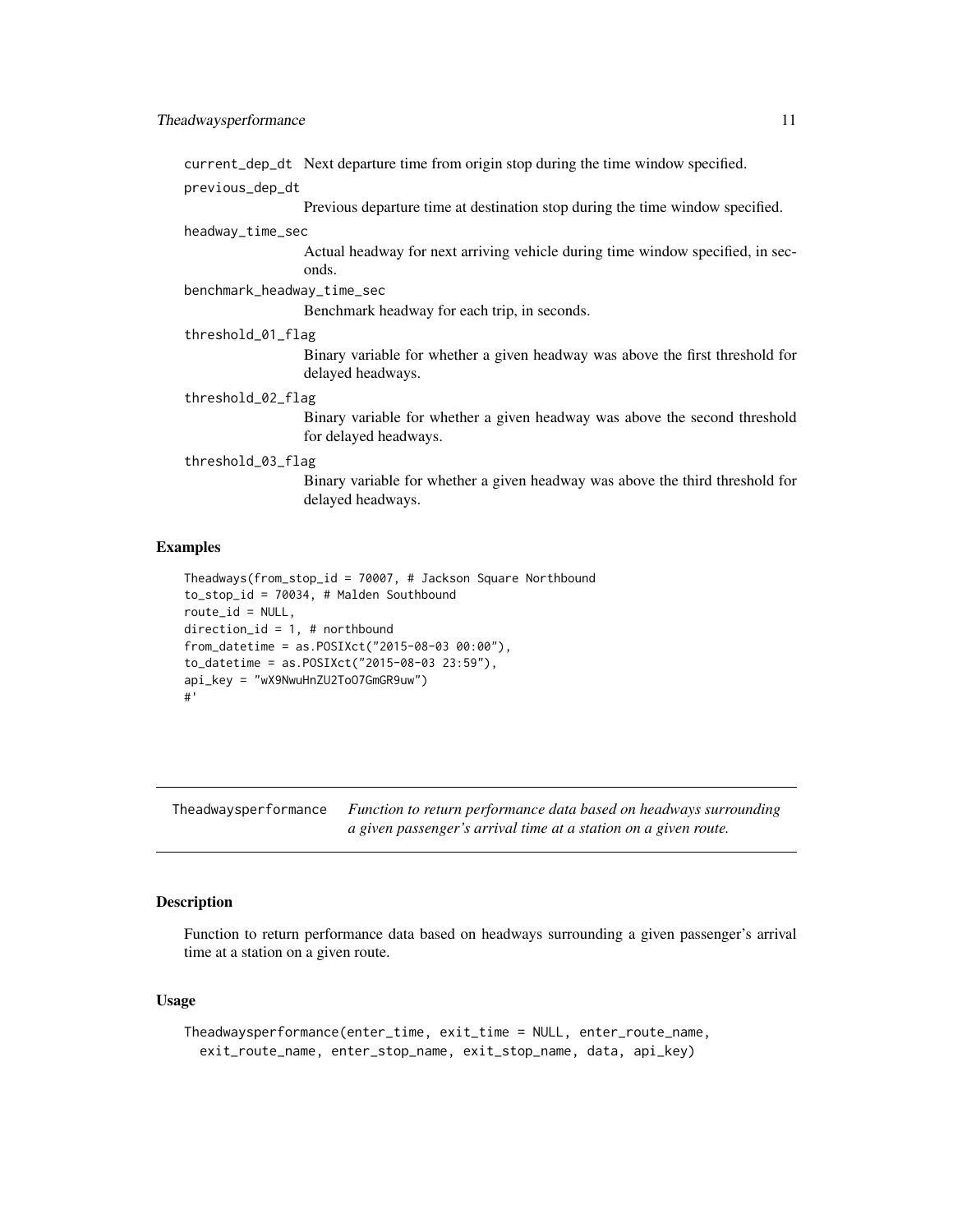# <span id="page-11-0"></span>Arguments

| enter_time       | Entrance time of passenger at station                                                                                               |
|------------------|-------------------------------------------------------------------------------------------------------------------------------------|
| exit_time        | End of window in which to look for train arrivals.                                                                                  |
| enter_route_name |                                                                                                                                     |
|                  | Route name for which headways should be returned.                                                                                   |
| exit_route_name  |                                                                                                                                     |
|                  | Route name of exit stop for which headways should be returned.                                                                      |
| enter_stop_name  |                                                                                                                                     |
|                  | Stop name (alpha, non-numeric) designating which station at which train head-<br>ways information should be returned.               |
| exit_stop_name   | Stop name (alpha, non-numeric) designating towards which station train head-<br>ways information should be returned.                |
| data             | Dataframe with named variables given by other arguments.                                                                            |
| api_key          | API key for MBTA Performance API. To obtain one, visit the MBTA Developer<br>Portal (https://mbta.com/developers/mbta-performance/) |
|                  |                                                                                                                                     |

# Value

| headway_mean        | Average headway during the time period given between 'enter_time' and 'exit_time'.                                                |  |
|---------------------|-----------------------------------------------------------------------------------------------------------------------------------|--|
| headway_bench       | Average of benchmark headways during time period given between 'enter_time'<br>and 'exit time'.                                   |  |
| headway_perf        | Average delay (actual headway - benchmark headway) during the time period<br>given between 'enter_time' and 'exit_time'.          |  |
| next_train          | Arrival time of next train at given station that is after the entrance time given<br>with 'enter_time'.                           |  |
| prev_train          | Arrival time of previous train to be at station on given route immediately prior<br>to the entrance time given with 'enter_time'. |  |
| headway_guess       | Difference (in seconds) between arrival time of next train and entrance time<br>given with 'enter_time'.                          |  |
| headway_bench_guess |                                                                                                                                   |  |
|                     | Benchmark headway time for the train arriving next after passenger's arrival.<br>Divide by two to find benchmark wait time.       |  |
|                     |                                                                                                                                   |  |

<span id="page-11-1"></span>Tmetrics *Query real-time performance statistics.*

# Description

Returns real-time performance statistics for an origin-destination pair or systemwide for a specified time range.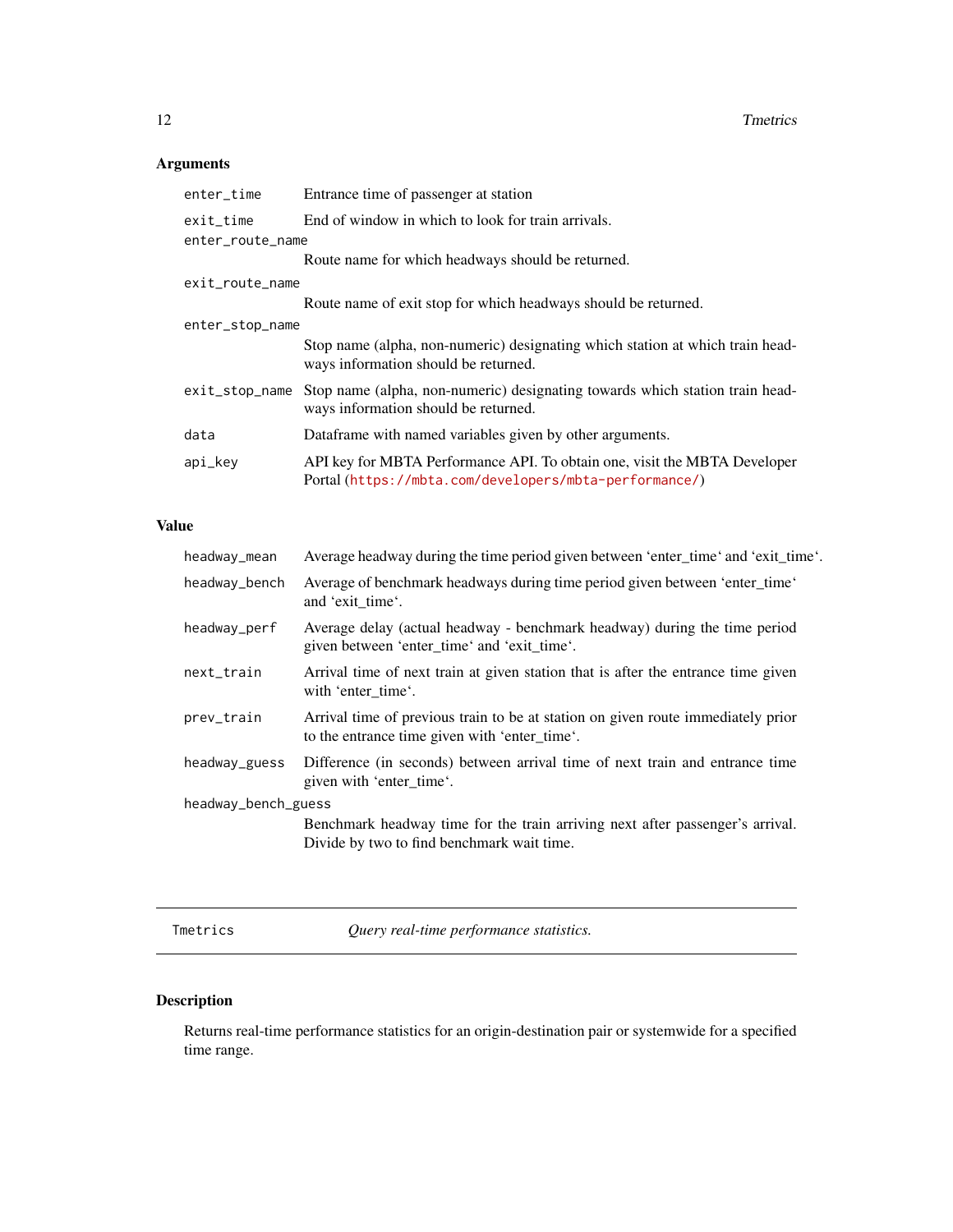#### <span id="page-12-0"></span>Tmetrics 13

#### Usage

```
Tmetrics(from_stop_id = NULL, to_stop_id = NULL, route_id = NULL, direction = NULL,
from_datetime = (Sys.time() - 3600), to_datetime = Sys.time(), api_key)
```
#### Arguments

| from_stop_id  | GTFS-compatible stop_id for the origin stop for which metrics should be re-<br>turned. If not specified, will return metrics for all routes.                                                        |
|---------------|-----------------------------------------------------------------------------------------------------------------------------------------------------------------------------------------------------|
| to_stop_id    | GTFS-compatible stop_id for the destination stop for which metrics should be<br>returned.                                                                                                           |
| route_id      | GTFS-compatible route_id value for which metrics should be returned. If not<br>specified, will return metrics for all routes.                                                                       |
| direction     | GTFS-compatible direction value $(1 \text{ or } 0)$ for which metrics in a particular di-<br>rection should be returned. If this is not included, metrics will be aggregated for<br>all directions. |
| from_datetime | The start of the time period that the metrics should be aggregated for; converts<br>to epoch time. Defaults to 30 minutes ago.                                                                      |
| to_datetime   | The end of the time period that the metrics should be aggregated for; converts to<br>epoch time. Defaults to now (system time).                                                                     |
| api_key       | API key for MBTA API. To obtain one, visit the MBTA Developer Portal (https:<br>//mbta.com/developers/mbta-performance)                                                                             |

#### Value

| threshold_id Reference number for this type of performance metric                                                                        |
|------------------------------------------------------------------------------------------------------------------------------------------|
| threshold_type Type of performance metric (wait time-based or travel time-based)                                                         |
| threshold_name Text name for this type of performance metric                                                                             |
| metric_result Corresponding result for this performance metric (percentage of trips that met<br>or performed better than this threshold) |

#### See Also

[Tdailymetrics](#page-7-1)

#### Examples

## Authenticate:

```
mykey <- NULL
mykey <- assign("mykey", value = test_key, envir = .GlobalEnv)
## use your own key from http://realtime.mbta.com/Portal/ instead of the test key
Tmetrics(from_stop_id = NULL, # entire line
to_stop_id = NULL, # entire line
route_id = "Red", # Red Line
direction = 0, # southbound only
from_datetime = (Sys.time() - 3600), # 30 minutes ago
```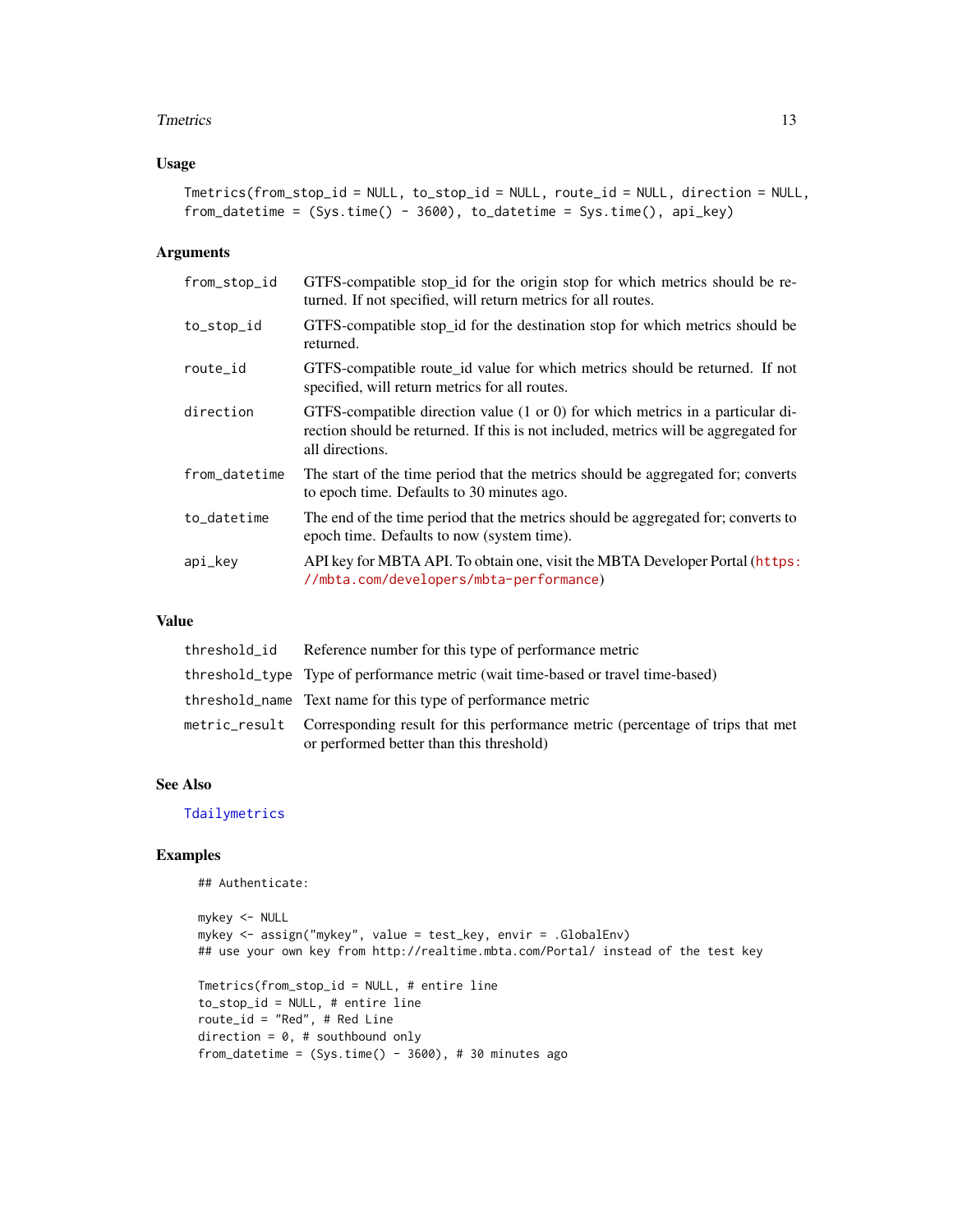```
to_datetime = Sys.time(), # now
api_key = mykey) # user-defined API key
## Returns:
# threshold_id threshold_type threshold_name metric_result
# 1 threshold_id_01 wait_time Headway 0.8395
# 2 threshold_id_02 wait_time Big Gap 0.9395
# 3 threshold_id_03 wait_time 2X Headway 0.9809
# 4 threshold_id_04 travel_time delayed < 3 min. 0.9792
# 5 threshold_id_05 travel_time delayed < 6 min.
```
<span id="page-13-1"></span>Tpredictionsbyroute *Query predictions by route*

# Description

Returns predicted upcoming arrivals and departures in the next hour for a particular route.

#### Usage

```
Tpredictionsbyroute(route_id,
include_access_alerts = FALSE, include_service_alerts = TRUE, api_key)
```
#### Arguments

| route_id               | GTFS-compatible route_id value for which predictions should be returned. Ex-<br>ample: "Orange"                                         |
|------------------------|-----------------------------------------------------------------------------------------------------------------------------------------|
| include_access_alerts  |                                                                                                                                         |
|                        | Whether or not alerts pertaining to accessibility (elevators, escalators) should be<br>returned. Data type: logical. Defaults to FALSE. |
| include_service_alerts |                                                                                                                                         |
|                        | Whether or not service alerts should be returned. Data type: logical. Defaults to<br>TRUE.                                              |
| api_key                | API key for MBTA API. To obtain one, visit the MBTA Developer Portal (http:<br>//realtime.mbta.com/Portal/)                             |

| route_id   | The unique GTFS-compatible identifier for the route for which predictions are<br>returned. Example: "CR-Franklin" |
|------------|-------------------------------------------------------------------------------------------------------------------|
| route_name | The human-readable name for the route for which predictions are returned. Ex-<br>ample: "Franklin Line"           |
| route_type | The GTFS-compatible identifier for the type of service (mode). Example: "2"                                       |
| mode_name  | The human-readable name for the type of service (mode). Example: "Commuter"<br>Rail"                              |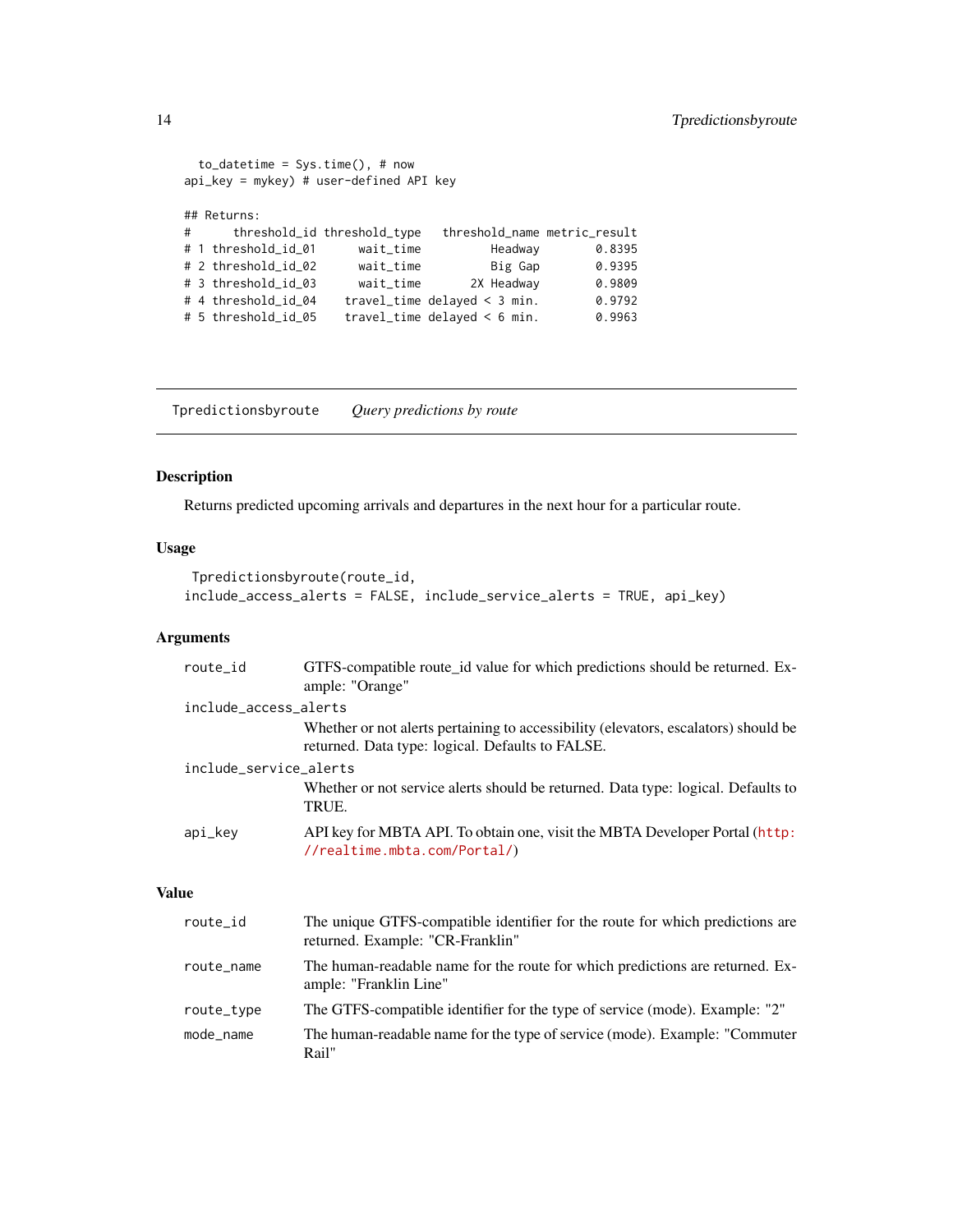<span id="page-14-0"></span>

| direction_id      | The GTFS-compatible identifier for the direction. Example: "0"                                                                                                               |
|-------------------|------------------------------------------------------------------------------------------------------------------------------------------------------------------------------|
| direction_name    | The human-readable name for the direction. Example: "Outbound"                                                                                                               |
| trip_id           | The unique GTFS-compatible identifier for the trip. Example: "CR-Providence-<br>CR-Weekday-815"                                                                              |
| trip_name         | The human-readable name for the trip. Example: "815 (4:35 pm from South<br>Station)"                                                                                         |
| trip_headsign     | The text that identifies the trip's destination to passengers. Example: "North<br>Station"                                                                                   |
| vehicle_id        | The GTFS-compatible unique identifier for the vehicle. Example: "1531"                                                                                                       |
| vehicle_lat       | The GTFS-compatible latitude of the vehicle. Example: "42.08997"                                                                                                             |
| vehicle_lon       | The GTFS-compatible longitude of the vehicle. Example: "-71.4388"                                                                                                            |
| vehicle_bearing   |                                                                                                                                                                              |
|                   | GTFS-compatable bearing of the vehicle. This can be the compass bearing, or<br>the direction towards the next stop or intermediate location. May be empty.<br>Example: "259" |
| vehicle_speed     | Identifies the vehicle's momentary speed, in meters per second. Example: "21"                                                                                                |
| vehicle_timestamp |                                                                                                                                                                              |
|                   | Identifies the moment when the content of this feed has been created, in epoch<br>time. Example: "1400855704"                                                                |
| stop_sequence     | Identifies where the stop comes in the sequence of stops for this trip. Example:<br>"2"                                                                                      |
| stop_id           | The GTFS-compatible unique identifier for the stop. Example: "Back Bay"                                                                                                      |
| stop_name         | The GTFS-compatible name for the stop. Example: "Back Bay"                                                                                                                   |
| sch_arr_dt        | Scheduled arrival time at the stop for the trip, in epoch time. Example: "1361986080"                                                                                        |
| sch_dep_dt        | Scheduled departure time at the stop for the trip, in epoch time. Example:<br>"1361986080"                                                                                   |
| pre_dt            | Predicted time at the stop - departure time for origin stop and arrival time for all<br>other stops - for the trip, in epoch time. Example: "1400855700"                     |
| pre_away          | Predicted amount of time until the vehicle arrives at the stop, in seconds. Exam-<br>ple: "339"                                                                              |

<span id="page-14-1"></span>Tpredictionsbystop *Query predictions by stop*

# Description

Returns arrivals and departures in the next hour for a direction and route for a given stop.

# Usage

```
Tpredictionsbystop(stop_id,
include_access_alerts = FALSE, include_service_alerts = TRUE, api_key)
```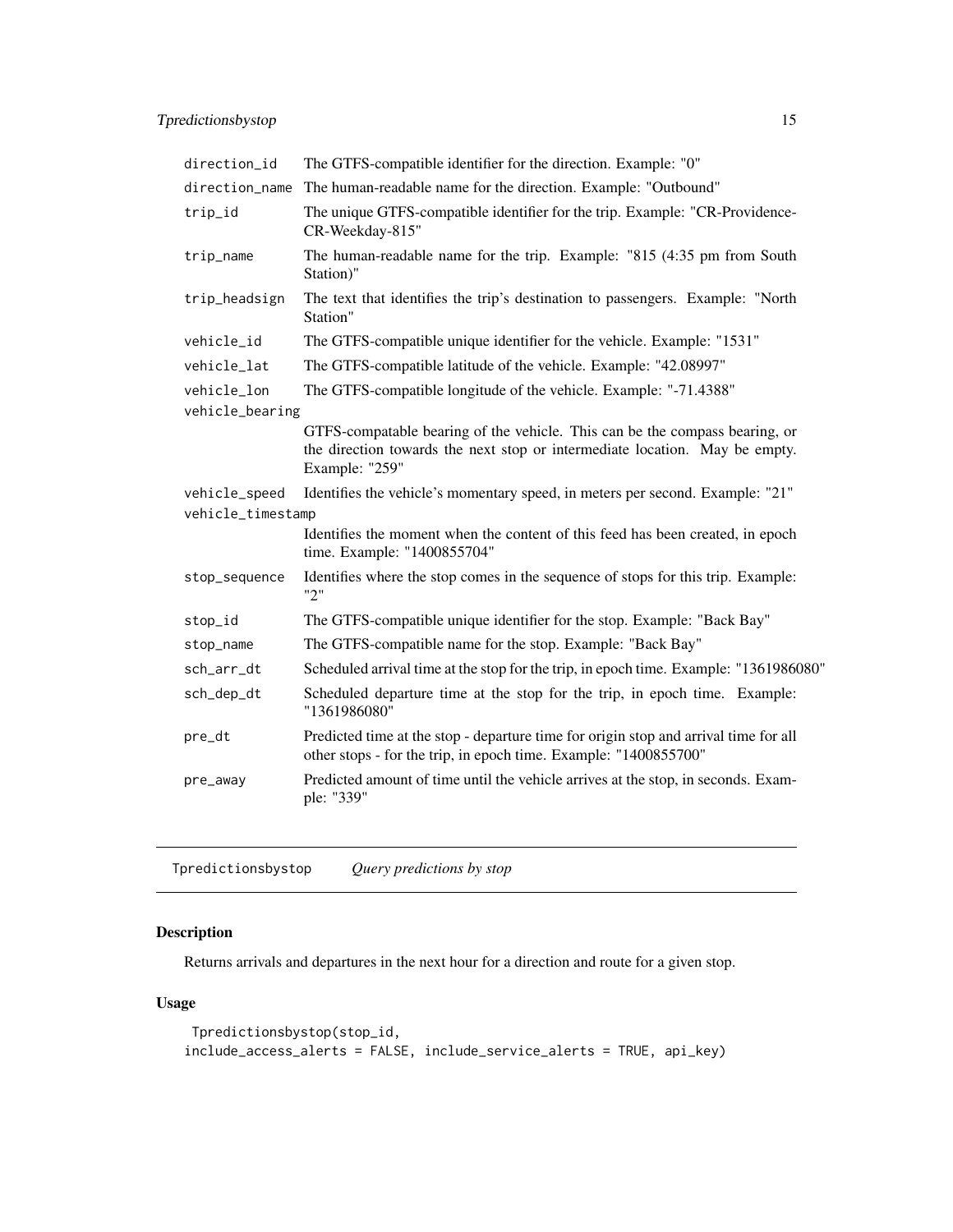# Arguments

| stop_id                | GTFS-compatible stop_id value for which predictions should be returned. Ex-<br>ample: "Back Bay"                                        |
|------------------------|-----------------------------------------------------------------------------------------------------------------------------------------|
| include_access_alerts  |                                                                                                                                         |
|                        | Whether or not alerts pertaining to accessibility (elevators, escalators) should be<br>returned. Data type: logical. Defaults to FALSE. |
| include_service_alerts |                                                                                                                                         |
|                        | Whether or not service alerts should be returned. Data type: logical. Defaults to<br>TRUE.                                              |
| api_kev                | API key for MBTA API. To obtain one, visit the MBTA Developer Portal (http:<br>//realtime.mbta.com/Portal/)                             |

| stop_id           | The GTFS-compatible unique identifier for the stop for which the predictions<br>are returned. Example: "Back Bay"                                                            |
|-------------------|------------------------------------------------------------------------------------------------------------------------------------------------------------------------------|
| stop_name         | The GTFS-compatible name for the stop for which the predictions are returned.<br>Example: "Back Bay"                                                                         |
| route_type        | The GTFS-compatible identifier for the type of service (mode). Example: "2"                                                                                                  |
| mode_name         | The human-readable name for the type of service (mode). Example: "Commuter<br>Rail"                                                                                          |
| route_id          | The unique GTFS-compatible identifier for the route. Example: "Red"                                                                                                          |
| route_name        | The human-readable name for the route. Example: "Red Line"                                                                                                                   |
| direction_id      | The GTFS-compatible identifier for the direction. Example: "0"                                                                                                               |
| direction_name    | The human-readable name for the direction. Example: "Outbound"                                                                                                               |
| trip_id           | The unique GTFS-compatible identifier for the trip. Example: "CR-Providence-<br>CR-Weekday-815"                                                                              |
| trip_name         | The human-readable name for the trip. Example: "815 (4:35 pm from South<br>Station)"                                                                                         |
| trip_headsign     | The text that identifies the trip's destination to passengers. Example: "North<br>Station"                                                                                   |
| vehicle_id        | The GTFS-compatible unique identifier for the vehicle. Example: "1531"                                                                                                       |
| vehicle_lat       | The GTFS-compatible latitude of the vehicle. Example: "42.08997"                                                                                                             |
| vehicle_lon       | The GTFS-compatible longitude of the vehicle. Example: "-71.4388"                                                                                                            |
| vehicle_bearing   |                                                                                                                                                                              |
|                   | GTFS-compatable bearing of the vehicle. This can be the compass bearing, or<br>the direction towards the next stop or intermediate location. May be empty.<br>Example: "259" |
| vehicle_speed     | Identifies the vehicle's momentary speed, in meters per second. Example: "21"                                                                                                |
| vehicle_timestamp |                                                                                                                                                                              |
|                   | Identifies the moment when the content of this feed has been created, in epoch<br>time. Example: "1400855704"                                                                |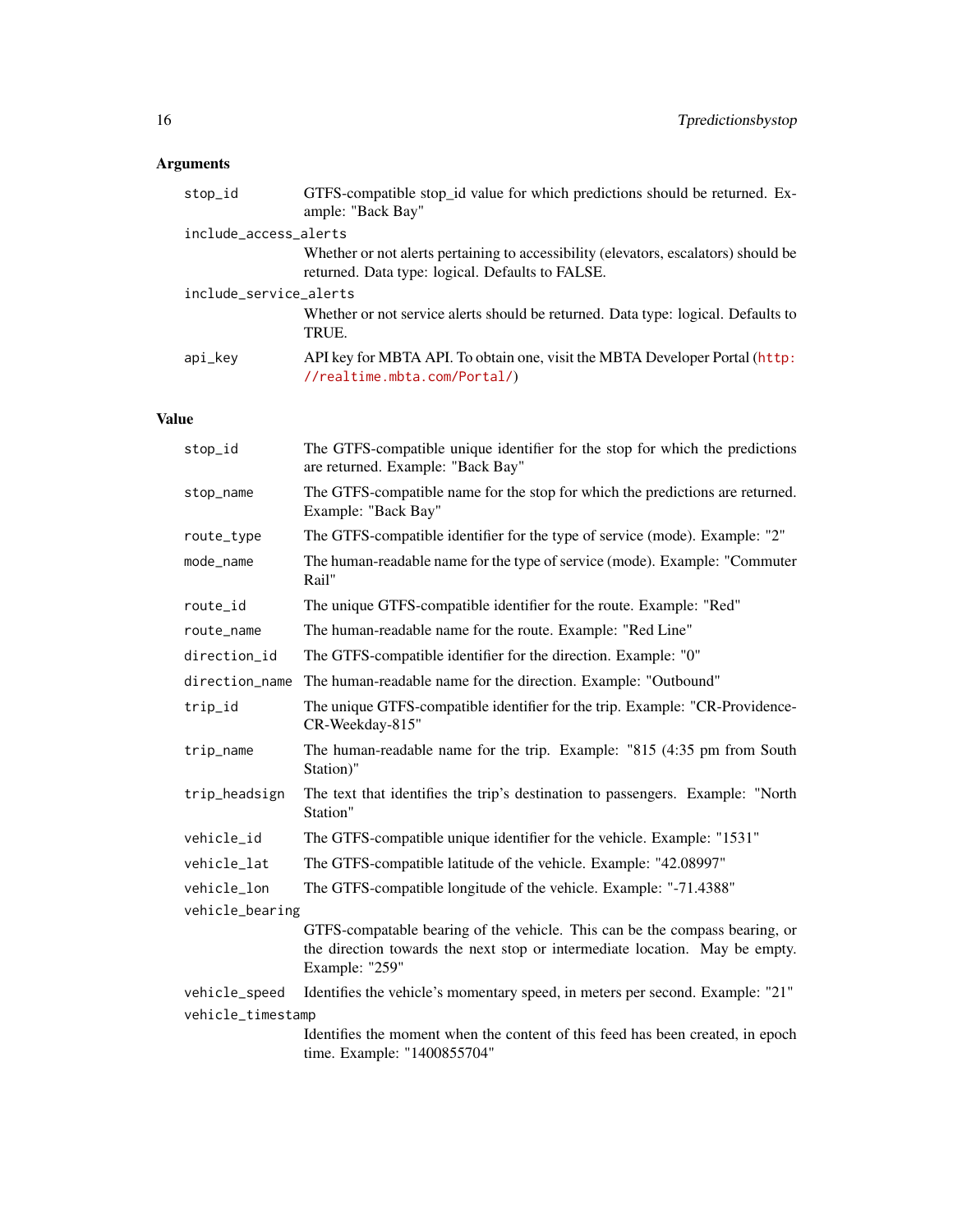# <span id="page-16-0"></span>Tpredictionsbytrip 17

| stop_sequence | Identifies where the stop comes in the sequence of stops for this trip. Example:<br>יי?"                                                                 |
|---------------|----------------------------------------------------------------------------------------------------------------------------------------------------------|
| stop_id       | The GTFS-compatible unique identifier for the stop. Example: "Back Bay"                                                                                  |
| stop_name     | The GTFS-compatible name for the stop. Example: "Back Bay"                                                                                               |
| sch_arr_dt    | Scheduled arrival time at the stop for the trip, in epoch time. Example: "1361986080"                                                                    |
| sch_dep_dt    | Scheduled departure time at the stop for the trip, in epoch time. Example:<br>"1361986080"                                                               |
| pre_dt        | Predicted time at the stop - departure time for origin stop and arrival time for all<br>other stops - for the trip, in epoch time. Example: "1400855700" |
| pre_away      | Predicted amount of time until the vehicle arrives at the stop, in seconds. Exam-<br>ple: "339"                                                          |

# See Also

[Tpredictionsbyroute](#page-13-1)

<span id="page-16-1"></span>Tpredictionsbytrip *Query predictions by trip*

# Description

Returns the predicted arrival and departure times for a given trip.

#### Usage

```
Tpredictionsbytrip(trip_id, api_key)
```
# Arguments

| trip_id | GTFS-compatible trip id value for which vehicle positions should be returned. |
|---------|-------------------------------------------------------------------------------|
|         | Data type: String. Example: "CR-Providence-CR-Weekday-807"                    |
| api_kev | API key for MBTA API. To obtain one, visit the MBTA Developer Portal (http:   |
|         | $//\text{realtime.mbta.com/Partial}/$                                         |

| route_id   | The unique GTFS-compatible identifier for the route for which vehicle positions<br>are returned. Example: "CR-Providence" |
|------------|---------------------------------------------------------------------------------------------------------------------------|
| route_name | The human-readable name for the route for which vehicle positions are returned.<br>Example: "Providence/Stoughton Line"   |
| route_type | The GTFS-compatible identifier for the type of service (mode). Example: "2"                                               |
| mode name  | The human-readable name for the type of service (mode). Example: "Commuter"<br>Rail"                                      |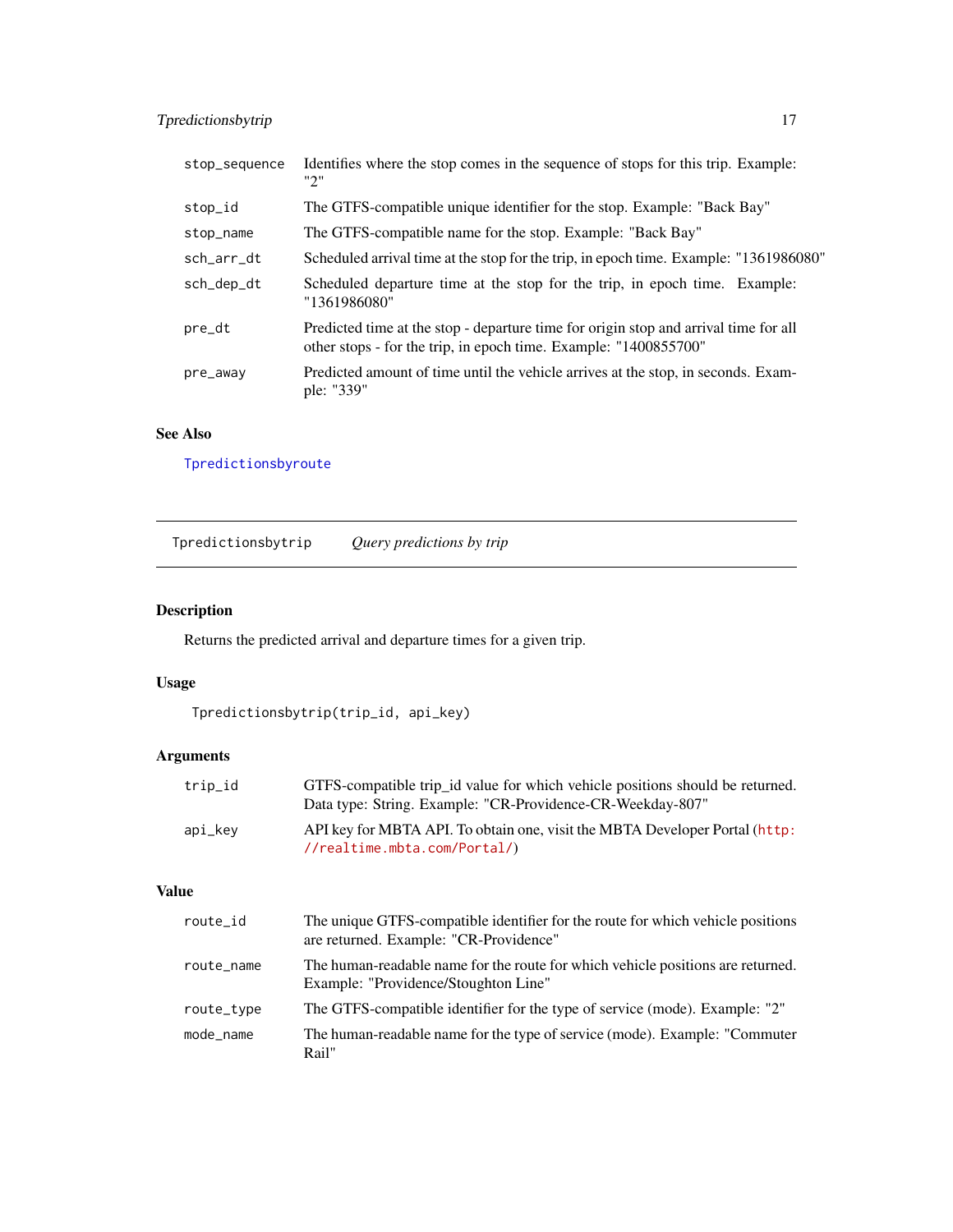<span id="page-17-0"></span>

| trip_id           | The unique GTFS-compatible identifier for the trip for which vehicle positions<br>are returned. Example: "CR-Providence-CR-Weekday-815"                                      |  |  |
|-------------------|------------------------------------------------------------------------------------------------------------------------------------------------------------------------------|--|--|
| trip_name         | The human-readable for the trip for which schedule is returned. Example: "815<br>(4:35 pm from South Station)"                                                               |  |  |
| trip_headsign     | The text that identifies the trip's destination to passengers. Example: "North<br>Station"                                                                                   |  |  |
| direction_id      | The GTFS-compatible identifier for the direction. Example: "0"                                                                                                               |  |  |
| direction_name    | The human-readable name for the direction. Example: "Outbound"                                                                                                               |  |  |
| vehicle_id        | The GTFS-compatible unique identifier for the vehicle. Example: "1531"                                                                                                       |  |  |
| vehicle_lat       | The GTFS-compatible latitude of the vehicle. Example: "42.08997"                                                                                                             |  |  |
| vehicle_lon       | The GTFS-compatible longitude of the vehicle. Example: "-71.4388"                                                                                                            |  |  |
| vehicle_bearing   | GTFS-compatable bearing of the vehicle. This can be the compass bearing, or<br>the direction towards the next stop or intermediate location. May be empty.<br>Example: "259" |  |  |
| vehicle_speed     | Identifies the vehicle's momentary speed, in meters per second. Example: "21"                                                                                                |  |  |
| vehicle_timestamp | Identifies the moment when the content of this feed has been created, in epoch<br>time. Example: "1400855704"                                                                |  |  |
| stop_sequence     | Identifies where the stop comes in the sequence of stops for this trip. Example:<br>"2"                                                                                      |  |  |
| stop_id           | The GTFS-compatible unique identifier for the stop. Example: "Back Bay"                                                                                                      |  |  |
| stop_name         | The GTFS-compatible name for the stop. Example: "Back Bay"                                                                                                                   |  |  |
| sch_arr_dt        | Scheduled arrival time at the stop for the trip, in epoch time. Example: "1361986080"                                                                                        |  |  |
| sch_dep_dt        | Scheduled departure time at the stop for the trip, in epoch time. Example:<br>"1361986080"                                                                                   |  |  |
| pre_dt            | Predicted time at the stop - departure time for origin stop and arrival time for all<br>other stops - for the trip, in epoch time. Example: "1400855700"                     |  |  |
| pre_away          | Predicted amount of time until the vehicle arrives at the stop, in seconds. Exam-<br>ple: "339"                                                                              |  |  |

#### See Also

[Tpredictionsbyroute](#page-13-1) [Tpredictionsbystop](#page-14-1)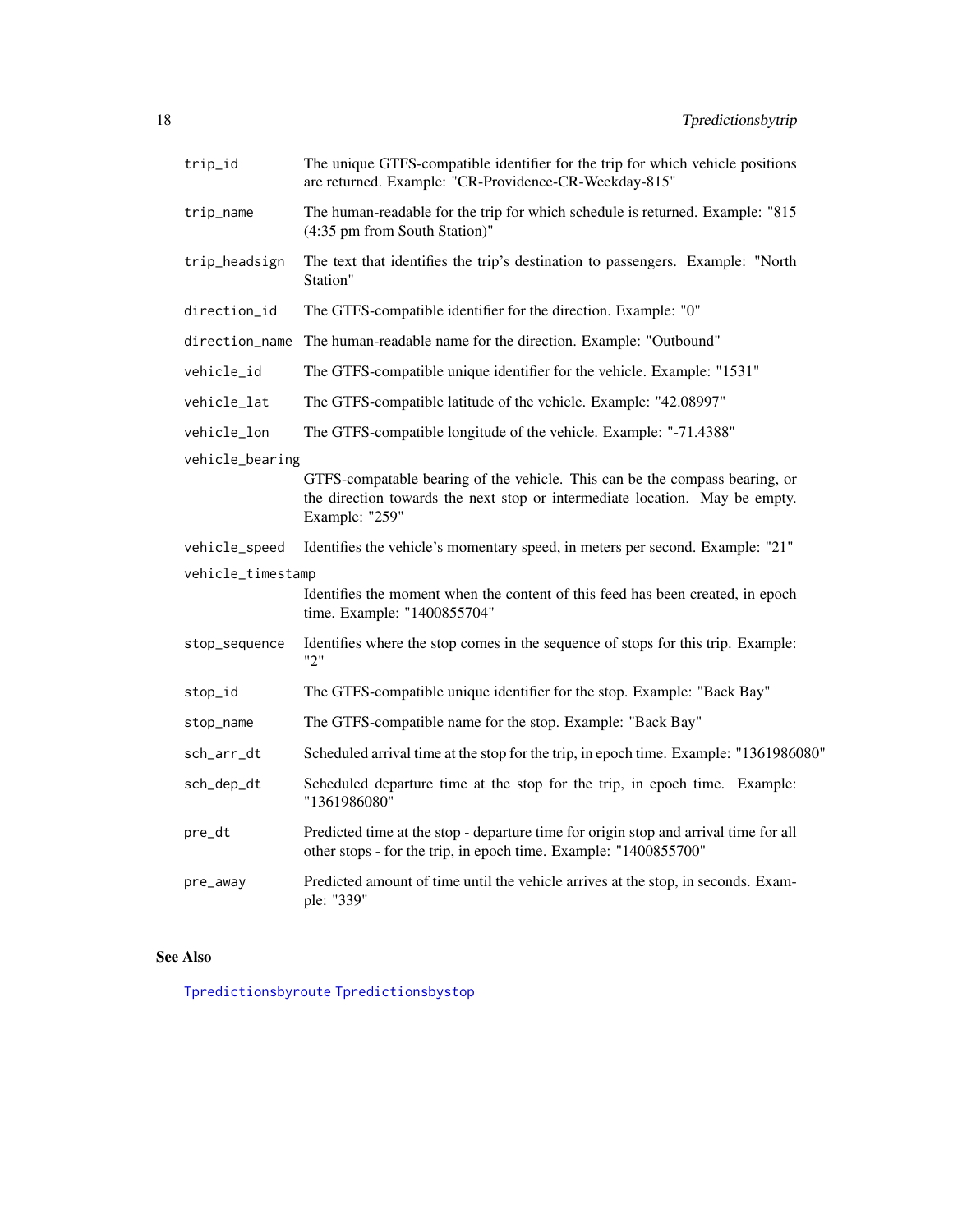<span id="page-18-1"></span><span id="page-18-0"></span>

#### Description

Returns information about all routes for which information can be requested.

#### Usage

Troutes(api\_key)

#### Arguments

| api_key | API key for MBTA API. To obtain one, visit the MBTA Developer Portal (http: |
|---------|-----------------------------------------------------------------------------|
|         | //realtime.mbta.com/Portal/)                                                |

# Value

| route_type | The GTFS-compatible identifier for the type of service (mode). Example: "2"          |
|------------|--------------------------------------------------------------------------------------|
| mode_name  | The human-readable name for the type of service (mode). Example: "Commuter"<br>Rail" |
| route id   | The unique GTFS-compatible identifier for the route. Example: "CR-Providence"        |
| route_name | The human-readable name for the route. Example: "Providence/Stoughton Line"          |

#### See Also

#### [Troutesbystop](#page-19-1)

# Examples

```
## Authenticate:
```

```
mykey <- NULL
mykey <- assign("mykey", value = test_key, envir = .GlobalEnv)
## use your own key from http://realtime.mbta.com/Portal/ instead of the test key
```
Troutes(api\_key = mykey)

## returns:

|       |  | # route_type | mode_name | route_id | route_name       |
|-------|--|--------------|-----------|----------|------------------|
| #1    |  | 0            | Subway    | Green-B  | Green Line B     |
| #2    |  | 0            | Subway    | Green-C  | Green Line C     |
| #3    |  | 0            | Subway    | Green-D  | Green Line D     |
| #4    |  | 0            | Subway    | Green-E  | Green Line E     |
| # 5   |  | 0            | Subway    | Mattapan | Mattapan Trolley |
| # 6   |  |              | Subway    | Blue     | Blue Line        |
| # $7$ |  |              | Subway    | Orange   | Orange Line      |
| # 8   |  |              | Subway    | Red      | Red Line         |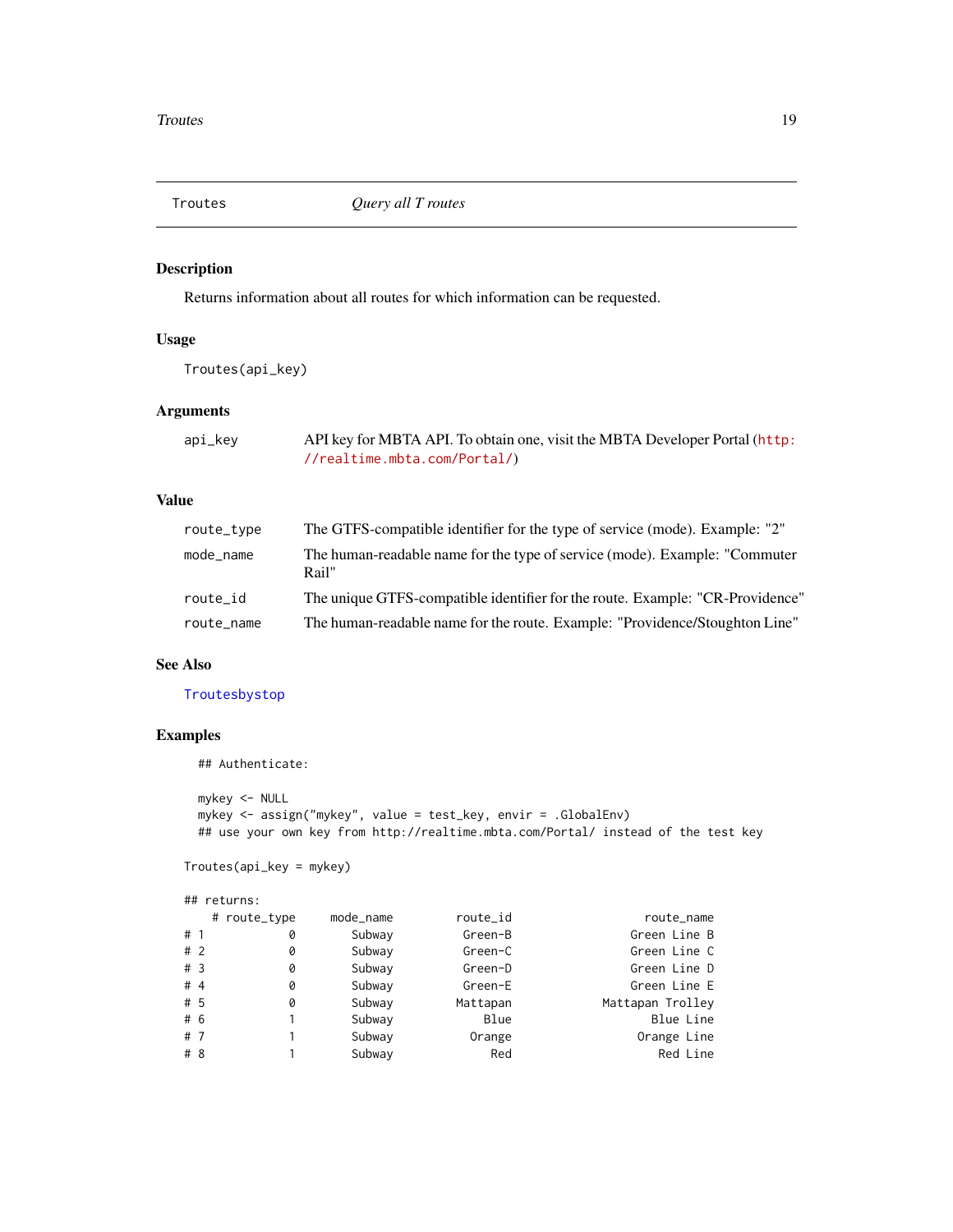<span id="page-19-0"></span>

| # 9 | # 10<br>$\#$ |   | 2 Commuter Rail<br>2 Commuter Rail |            | CR-Fairmount<br>CR-Fitchburg | Fairmount Line<br>Fitchburg Line |            |
|-----|--------------|---|------------------------------------|------------|------------------------------|----------------------------------|------------|
|     | # 207        | 3 |                                    | Bus        | 9702                         |                                  | 9702       |
|     | # 208        | 3 |                                    | <b>Bus</b> | 9703                         |                                  | 9703       |
|     | # 209        | 4 |                                    | Boat       | Boat-F4                      | Charlestown Ferry                |            |
|     | # 210        | 4 |                                    | Boat       | Boat-F1                      | Hingham Ferry                    |            |
|     | # 211        | 4 |                                    | Boat       | Boat-F3                      |                                  | Hull Ferry |

<span id="page-19-1"></span>Troutesbystop *Query all routes at a stop*

# Description

Returns routes that serve a particular stop.

# Usage

Troutesbystop(stop\_id = NULL, api\_key)

# Arguments

| stop_id | GTFS-compatible stop id value for which routes should be returned. Example:<br>"70065"                      |
|---------|-------------------------------------------------------------------------------------------------------------|
| api_kev | API key for MBTA API. To obtain one, visit the MBTA Developer Portal (http:<br>//realtime.mbta.com/Portal/) |

#### Value

| stop_id    | The GTFS-compatible unique identifier for the stop for which routes are re-<br>turned. Example: "70065"  |
|------------|----------------------------------------------------------------------------------------------------------|
| stop_name  | The GTFS-compatible name for the stop for which routes are returned. Exam-<br>ple: "Porter Sq - Inbound" |
| route_type | The GTFS-compatible identifier for the type of service (mode). Example: "2"                              |
| mode_name  | The human-readable name for the type of service (mode). Example: "Commuter"<br>Rail"                     |
| route_id   | The unique GTFS-compatible identifier for the route. Example: "CR-Providence"                            |
| route_name | The human-readable name for the route. Example: "Providence/Stoughton Line"                              |

#### See Also

**[Troutes](#page-18-1)**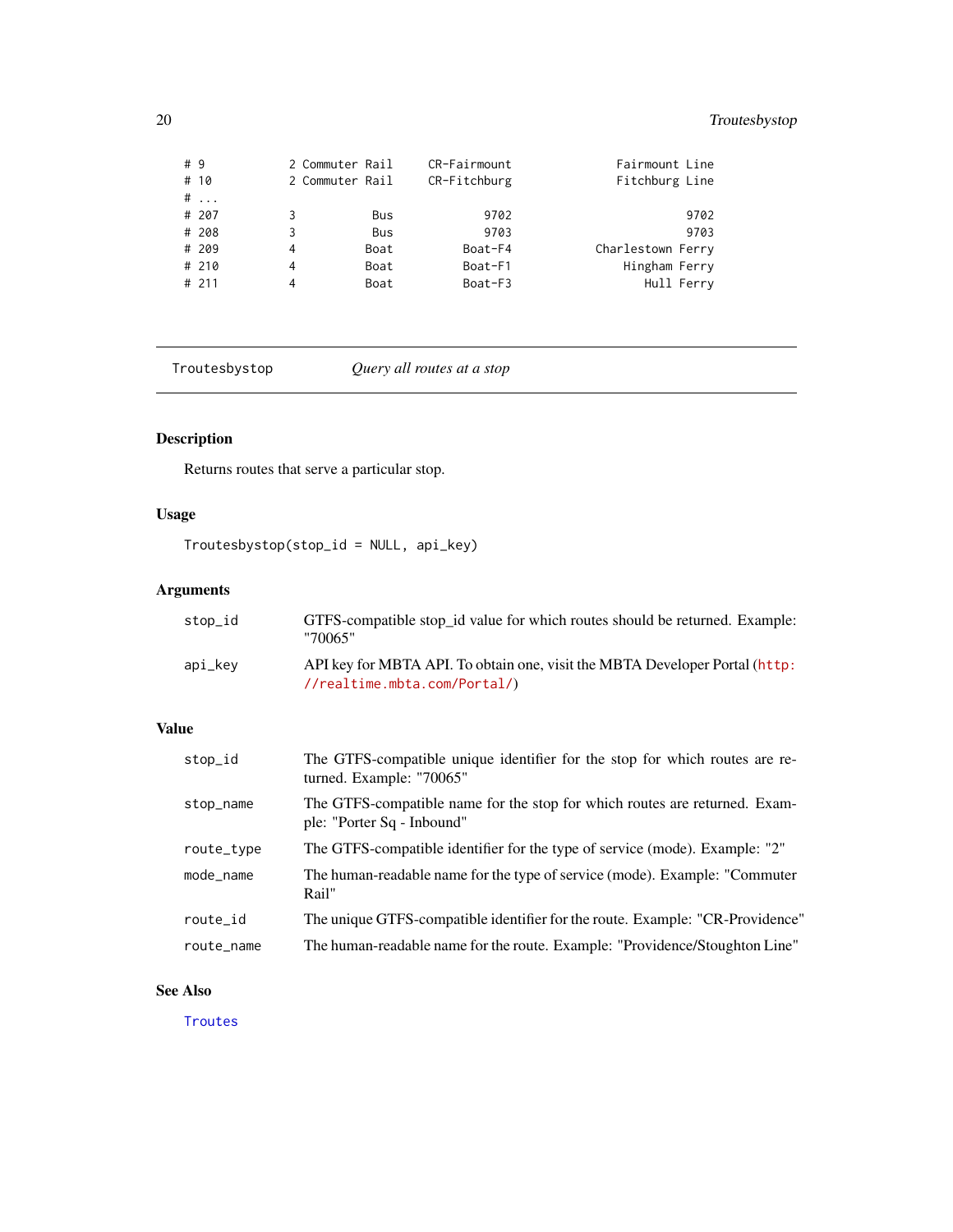<span id="page-20-1"></span><span id="page-20-0"></span>Tschedulebyroute *Query the schedule by route*

# Description

Returns the scheduled arrivals and departures in a direction for a particular route.

# Usage

```
Tschedulebyroute(route_id, direction = NULL,
datetime = Sys.time(), max_time = 60, max_trips = 5, api_key)
```
#### Arguments

| route_id   | GTFS-compatible route_id value for which schedule should be returned. Exam-<br>ple: "CR-Providence"                                                                                                                          |
|------------|------------------------------------------------------------------------------------------------------------------------------------------------------------------------------------------------------------------------------|
| direction  | GTFS-compatible direction_id value on route for which schedule should be re-<br>turned. If not included then schedule for all directions of the route will be re-<br>turned. Example: "0"                                    |
| datetime   | Epoch time after which schedule should be returned. If included then must be<br>within the next seven (7) days. If not included then schedule starting from the<br>current date time will be returned. Example: "1361989200" |
| $max_time$ | Defines maximum range of time (in minutes) within which trips will be returned.<br>Integer between 1 and 1440 (24 hours). If not included defaults to 60. Example:<br>"120"                                                  |
| max_trips  | Defines number of trips to return. Integer between 1 and 100. If not included<br>defaults to 5. Example: "100"                                                                                                               |
| api_key    | API key for MBTA API. To obtain one, visit the MBTA Developer Portal (http:<br>//realtime.mbta.com/Portal/)                                                                                                                  |

| route_id       | The unique GTFS-compatible identifier for the route for which the schedule is<br>returned. Example: "CR-Providence" |
|----------------|---------------------------------------------------------------------------------------------------------------------|
| route_name     | The human-readable name for the route for which the schedule is returned. Ex-<br>ample: "Providence/Stoughton Line" |
| direction_id   | The GTFS-compatible identifier for the direction. Example: "0"                                                      |
| direction name | The human-readable name for the direction. Example: "Outbound"                                                      |
| trip_id        | The unique GTFS-compatible identifier for the trip. Example: "CR-Providence-<br>CR-Weekday-815"                     |
| trip_name      | The human-readable name for the trip. Example: "815 (4:35 pm from South<br>Station)"                                |
| stop_sequence  | Identifies where the stop comes in the sequence of stops for this trip. Example:<br>"2"                             |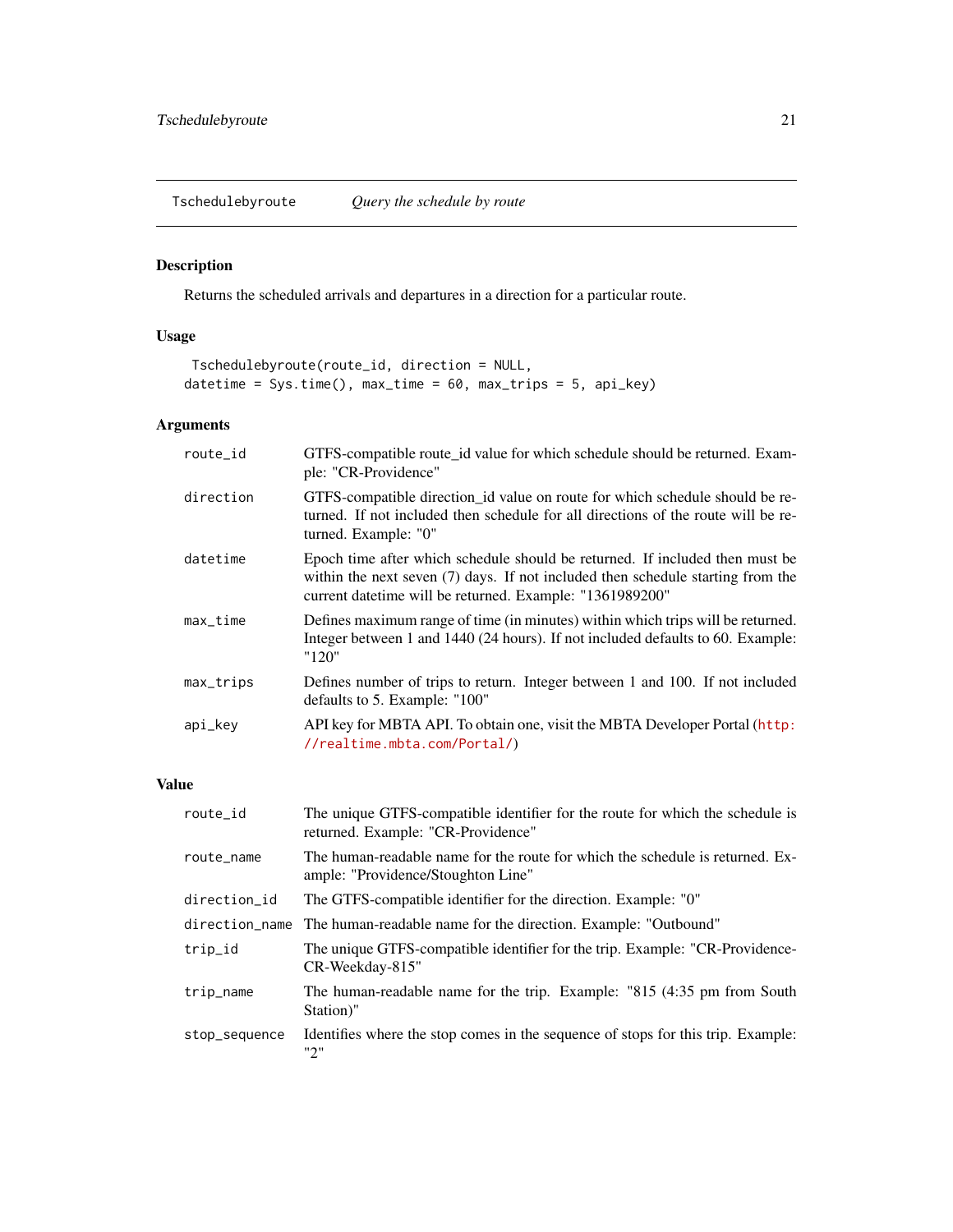<span id="page-21-0"></span>

| stop_id    | The GTFS-compatible unique identifier for the stop. Example: "Back Bay"                    |
|------------|--------------------------------------------------------------------------------------------|
| stop_name  | The GTFS-compatible name for the stop. Example: "Back Bay"                                 |
| sch_arr_dt | Scheduled arrival time at the stop for the trip, in epoch time. Example: "1361986080"      |
| sch_dep_dt | Scheduled departure time at the stop for the trip, in epoch time. Example:<br>"1361986080" |

#### See Also

[Tpredictionsbyroute](#page-13-1) [Tschedulebystop](#page-21-1) [Tschedulebytrip](#page-22-1)

<span id="page-21-1"></span>Tschedulebystop *Query schedule by stop*

#### Description

Returns scheduled arrival and departure times for a direction and rotue for a particular stop.

#### Usage

```
Tschedulebystop(stop_id, route_id,
direction = NULL, datetime = Sys.time(), max_time = 60, max_trips = 5,
api_key)
```
#### Arguments

| stop_id   | GTFS-compatible stop_id value for which schedule should be returned. Exam-<br>ple: "Back Bay"                                                                                                                                                                                                 |
|-----------|-----------------------------------------------------------------------------------------------------------------------------------------------------------------------------------------------------------------------------------------------------------------------------------------------|
| route_id  | GTFS-compatible route id value on the stop for which schedule should be re-<br>turned. If not included then schedule for all routes serving the stop will be<br>returned. Example: "CR-Providence"                                                                                            |
| direction | GTFS-compatible direction_id value on route of the stop for which schedule<br>should be returned. Bit $(0 \text{ or } 1)$ . If included then route must also be included. If<br>not included then schedule for all directions of the route serving the stop will be<br>returned. Example: "0" |
| datetime  | Epoch time after which schedule should be returned. If included then must be<br>within the next seven (7) days. If not included then schedule starting from the<br>current datetime will be returned. Example: "1361989200"                                                                   |
| max_time  | Defines maximum range of time (in minutes) within which trips will be returned.<br>Integer between 1 and 1440 (24 hours). If not included defaults to 60. Example:<br>"120"                                                                                                                   |
| max_trips | Defines number of trips to return. Integer between 1 and 100. If not included<br>defaults to 5. Example: "100"                                                                                                                                                                                |
| api_key   | API key for MBTA API. To obtain one, visit the MBTA Developer Portal (http:<br>//realtime.mbta.com/Portal/)                                                                                                                                                                                   |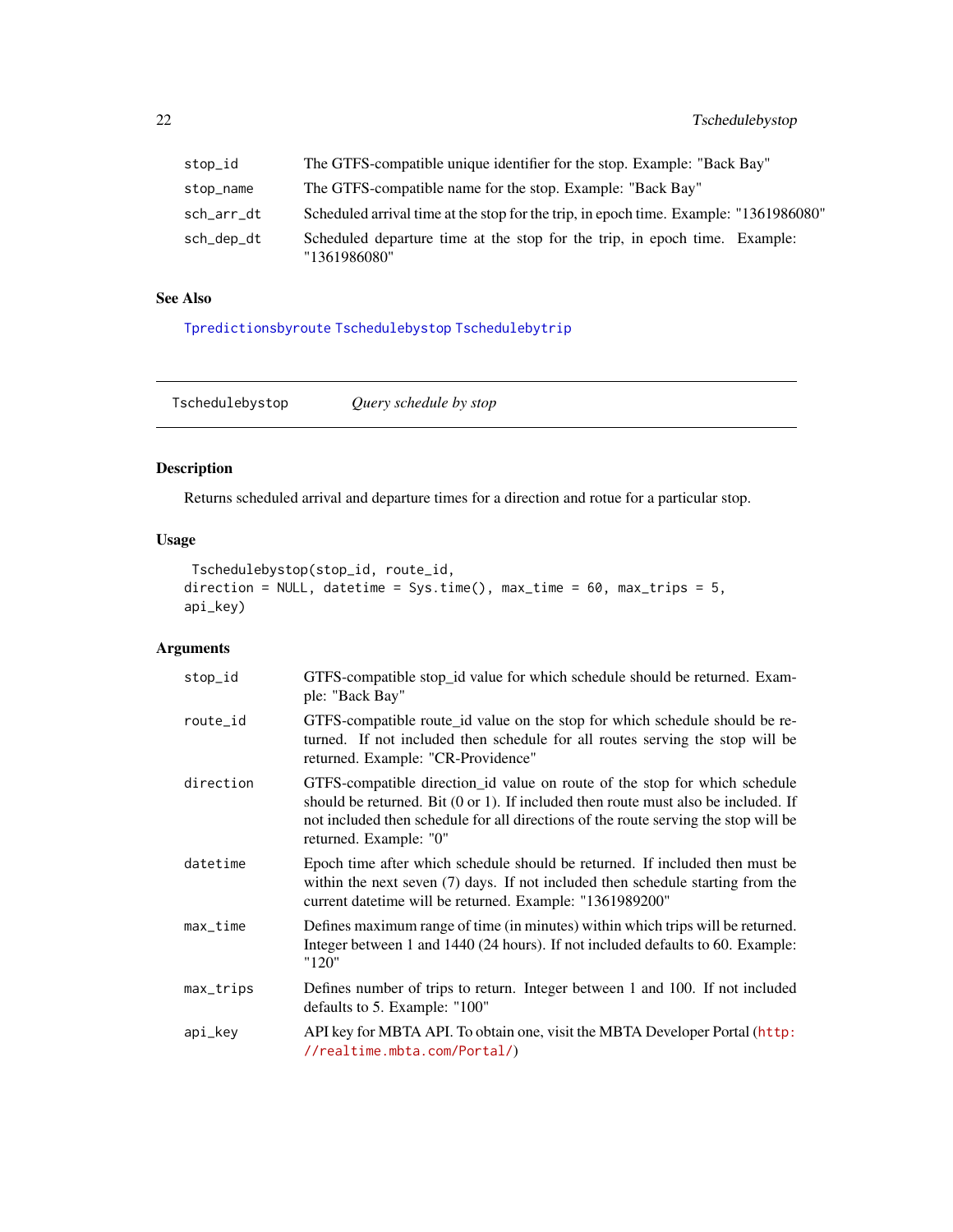#### <span id="page-22-0"></span>Value

| stop_id        | The GTFS-compatible unique identifier for the stop for which the schedule is<br>returned. Example: "Back Bay" |
|----------------|---------------------------------------------------------------------------------------------------------------|
| stop_name      | The GTFS-compatible name for the stop for which the schedule is returned.<br>Example: "Back Bay"              |
| route_type     | The GTFS-compatible identifier for the type of service (mode). Example: "2"                                   |
| mode_name      | The human-readable name for the type of service (mode). Example: "Commuter<br>Rail"                           |
| route_id       | The unique GTFS-compatible identifier for the route. Example: "CR-Providence"                                 |
| route_name     | The human-readable name for the route. Example: "Providence/Stoughton Line"                                   |
| direction_id   | The GTFS-compatible identifier for the direction. Example: "0"                                                |
| direction_name | The human-readable name for the direction. Example: "Outbound"                                                |
| trip_id        | The unique GTFS-compatible identifier for the trip. Example: "CR-Providence-<br>CR-Weekday-815"               |
| trip_name      | The human-readable name for the trip. Example: "815 (4:35 pm from South<br>Station)"                          |
| sch_arr_dt     | Scheduled arrival time at the stop for the trip, in epoch time. Example: "1361986080"                         |
| sch_dep_dt     | Scheduled departure time at the stop for the trip, in epoch time. Example:<br>"1361986080"                    |

#### Note

If the GTFS-compatible stop\_id value in the stop parameter in the request is for a parent station then all routes that serve that parent station are returned.

#### See Also

[Tpredictionsbystop](#page-14-1) [Tschedulebyroute](#page-20-1) [Tschedulebytrip](#page-22-1)

<span id="page-22-1"></span>Tschedulebytrip *Query schedule by trip*

# Description

Returns scheduled arrival and departure times for a particular trip.

#### Usage

```
Tschedulebytrip(trip_id, datetime = Sys.time(), api_key)
```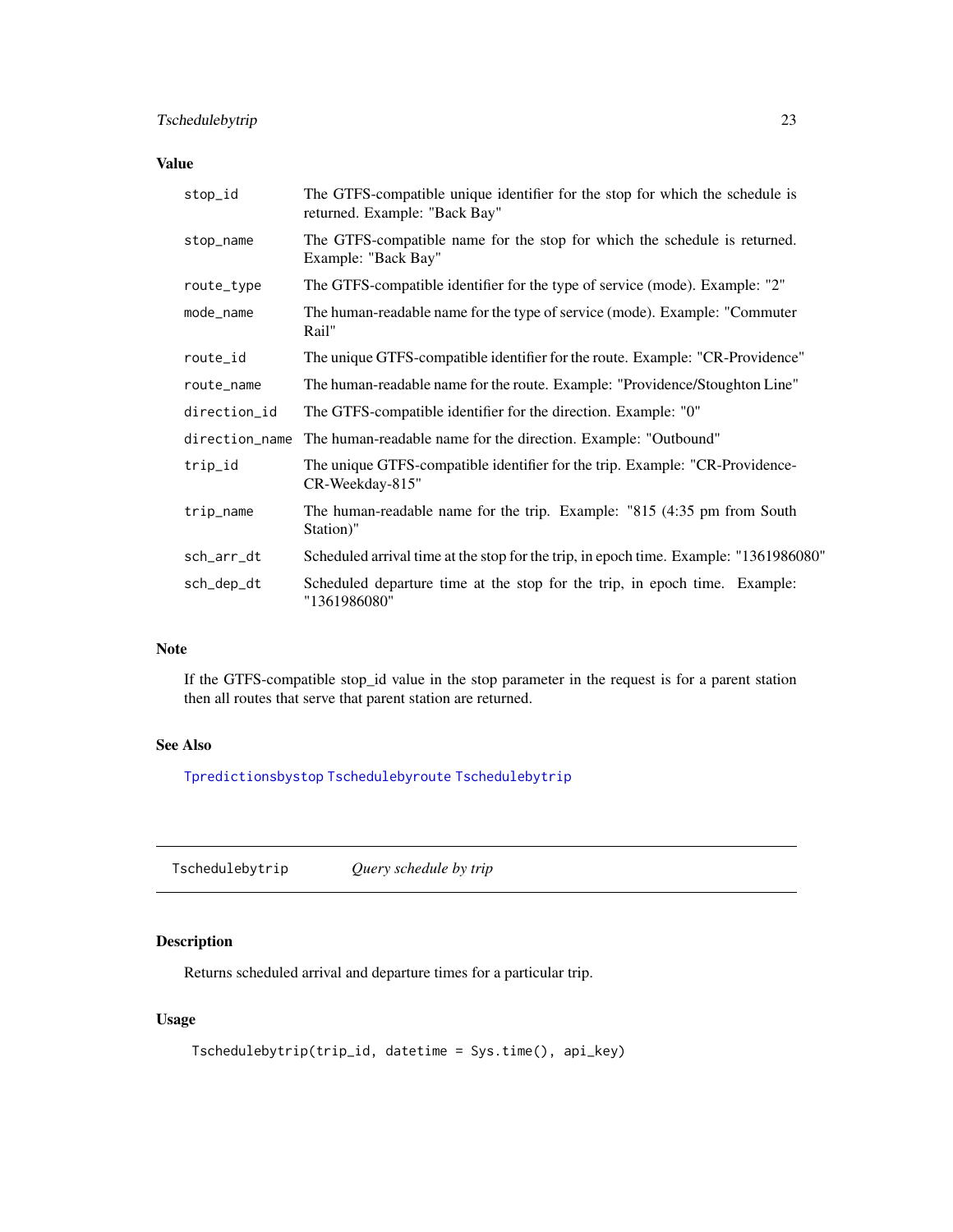#### <span id="page-23-0"></span>Arguments

| trip_id  | GTFS-compatible trip_id value for which schedule should be returned. Exam-<br>ple: "CR-Providence-CR-Weekday-807"                                                                                                                                                      |
|----------|------------------------------------------------------------------------------------------------------------------------------------------------------------------------------------------------------------------------------------------------------------------------|
| datetime | Epoch time after which schedule should be returned. If included then must<br>be within the next seven (7) days. If not included then schedule starting from<br>the current date time will be returned, using Systime converted to epoch time.<br>Example: "1361989200" |
| api_kev  | API key for MBTA API. To obtain one, visit the MBTA Developer Portal (http:<br>//realtime.mbta.com/Portal/)                                                                                                                                                            |

#### Value

| route_id       | The unique GTFS-compatible identifier for the route for which schedule is re-<br>turned. Example: "CR-Providence"               |
|----------------|---------------------------------------------------------------------------------------------------------------------------------|
| route_name     | The human-readable name for the route for which schedule is returned. Exam-<br>ple: "Providence/Stoughton Line"                 |
| trip_id        | The unique GTFS-compatible identifier for the trip for which schedule is re-<br>turned. Example: "CR-Providence-CR-Weekday-815" |
| trip_name      | The human-readable for the trip for which schedule is returned. Example: "815"<br>(4:35 pm from South Station)"                 |
| direction_id   | The GTFS-compatible identifier for the direction. Example: "0"                                                                  |
| direction_name | The human-readable name for the direction. Example: "Outbound"                                                                  |
| stop_sequence  | Identifies where the stop comes in the sequence of stops for this trip. Example:<br>"2"                                         |
| stop_id        | The GTFS-compatible unique identifier for the stop. Example: "Back Bay"                                                         |
| stop_name      | The GTFS-compatible name for the stop. Example: "Back Bay"                                                                      |
| sch_arr_dt     | Scheduled arrival time at the stop for the trip, in epoch time. Example: "1361986080"                                           |
| sch_dep_dt     | Scheduled departure time at the stop for the trip, in epoch time. Example:<br>"1361986080"                                      |

#### See Also

[Tpredictionsbytrip](#page-16-1) [Tschedulebystop](#page-21-1) [Tschedulebyroute](#page-20-1)

Tservertime *Queries the current MBTA API server time.*

# Description

Returns the server time. Useful if needing to sync user computer time with the epoch time of MBTA events.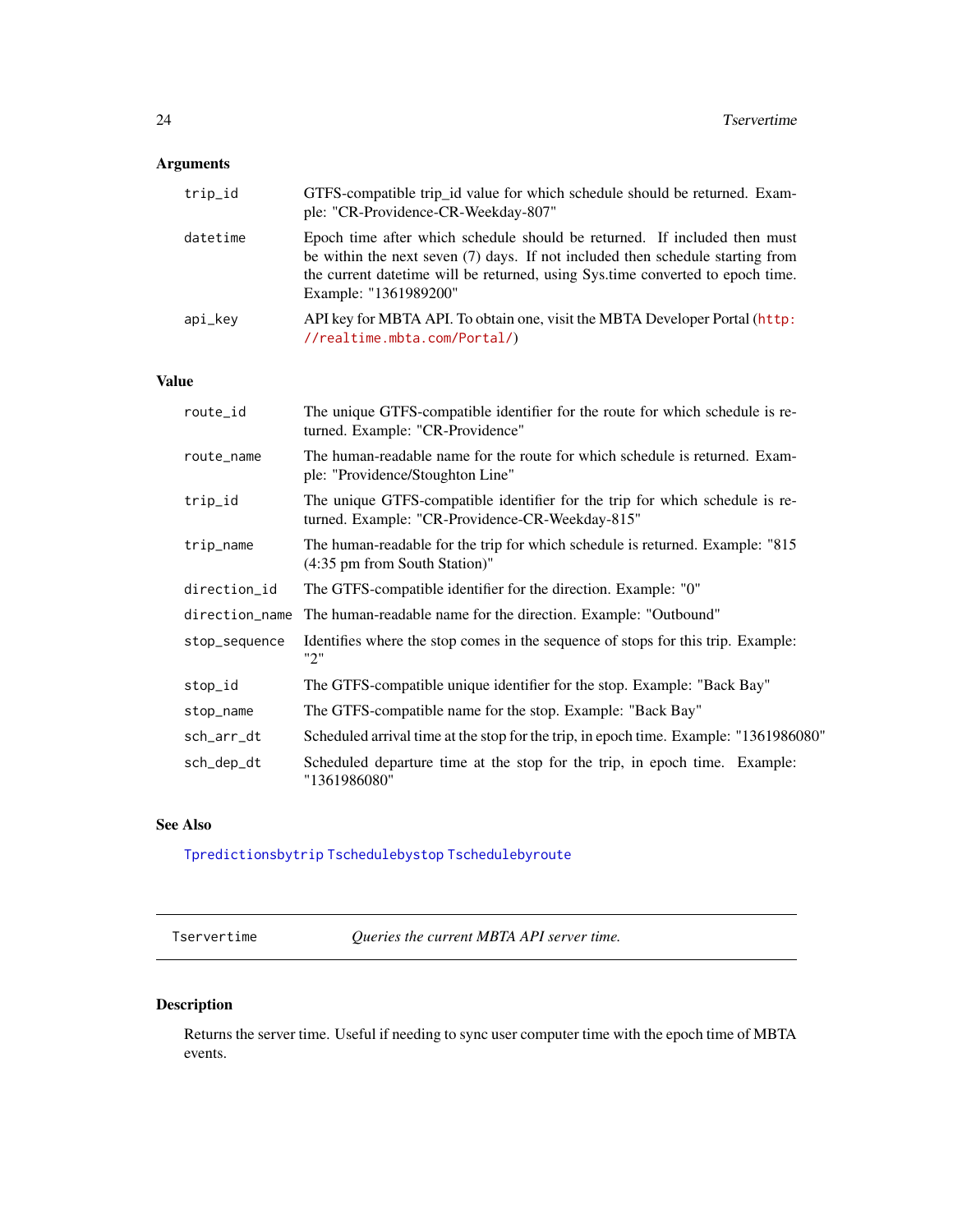# <span id="page-24-0"></span>Tstopsbylocation 25

#### Usage

Tservertime(api\_key)

#### Arguments

| api_key | API key for MBTA API. To obtain one, visit the MBTA Developer Portal (http: |
|---------|-----------------------------------------------------------------------------|
|         | //realtime.mbta.com/Portal/)                                                |

# Value

server\_dt Server time, in epoch time. Example: "1361996667"

Tstopsbylocation *Query stops by goegraphic location*

# Description

Returns information about the nearest stops to a particular location.

#### Usage

Tstopsbylocation(lat, lon, radius = 0.01)

# Arguments

| lat    | The latitude for location near which stops should be returned. Example: "42.352913"                                     |
|--------|-------------------------------------------------------------------------------------------------------------------------|
| lon    | The longitude for location near which stops should be returned. Example: "-<br>71.064648"                               |
| radius | Radius in degrees around the coordinates in which to search. Defaults to 0.01<br>degrees, or approximately half a mile. |

| stop_id       | The GTFS-compatible unique identifier for the stop. Example: "70063"                                      |
|---------------|-----------------------------------------------------------------------------------------------------------|
| address       | Street address or intersection at which stop is located. (note: can be empty for<br>non-parent stations). |
| description   | Full description of stop or entrance/exit.                                                                |
| latitude      | The GTFS-compatible latitude of the station. Example: "42.3967399597168"                                  |
| location_type | Takes value of 0, 1, or 2, corresponding to stops, parent stations, and entrances/exits,<br>respectively. |
| longitude     | The GTFS-compatible longitude of the station. Example: "-71.1218185424805"                                |
| name          | The GTFS-compatible name for the stop (not unique). Example: "State Street"                               |
| platform_code | Number, 1 through 13, indicating platform within station serving commuter rail.                           |
| platform_name | Direction towards which vehicles from that platform go.                                                   |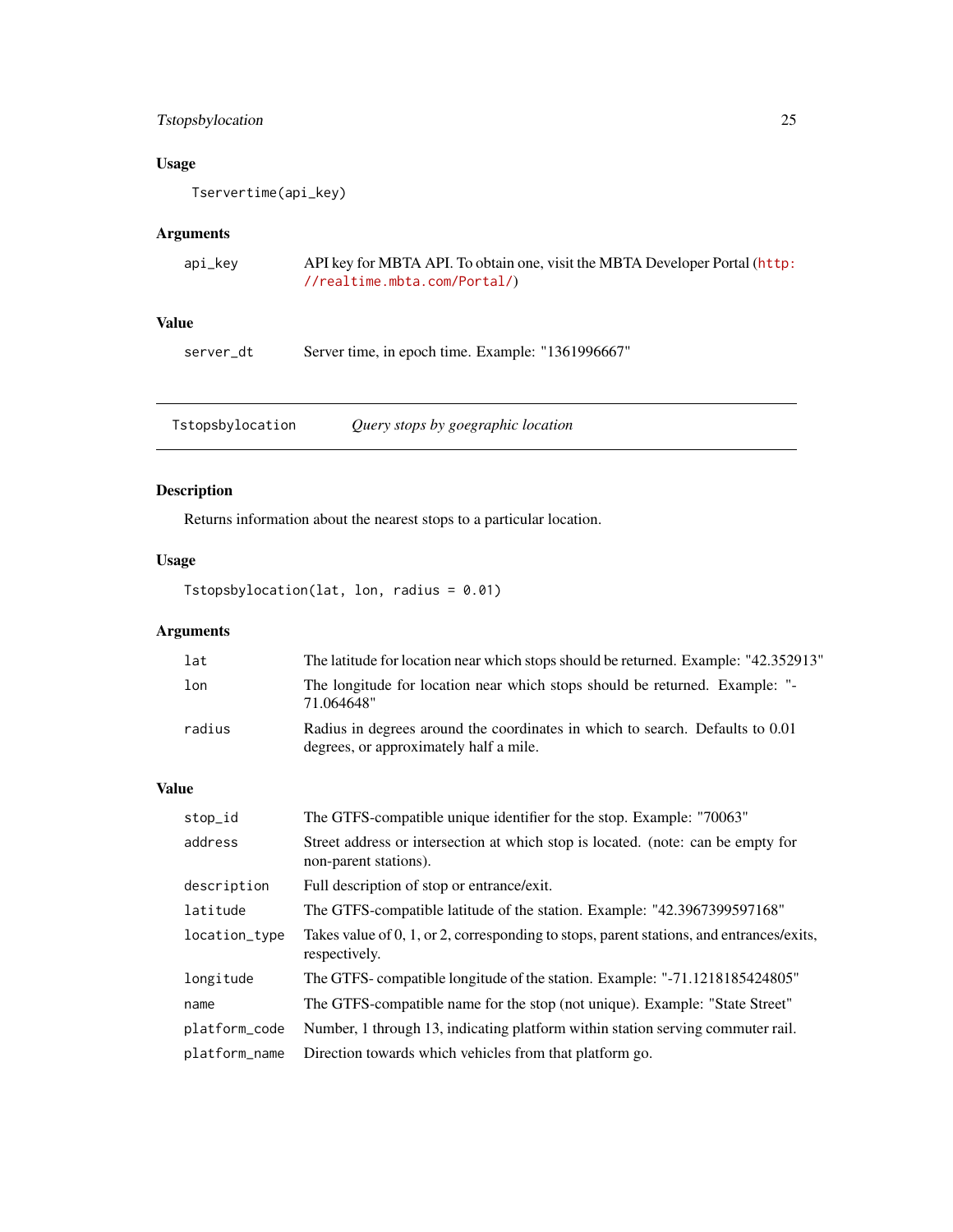<span id="page-25-0"></span>

| wheelchair_boarding |                                                                                                                                                                                               |
|---------------------|-----------------------------------------------------------------------------------------------------------------------------------------------------------------------------------------------|
|                     | Code for whether or not platform allows for wheelchair access, tkaes values of<br>0, 1, or 2, corresponding to no information, accessible, or inaccessible, respec-<br>tively.                |
|                     | parent_station The GTFS-compatible unique identifier for the station associated with the stop.<br>(note: can be empty if stop does not have an associated station). Example:<br>"place-davis" |

| Tstopsbyroute | Query stops by route |  |
|---------------|----------------------|--|
|---------------|----------------------|--|

# Description

Returns the stops for a particular route, specified by id or by name.

# Usage

Tstopsbyroute(route\_id = NULL, route\_name = NULL)

# Arguments

| route id   | GTFS-compatible route id value for which stops should be returned. Example:<br>"Red"               |
|------------|----------------------------------------------------------------------------------------------------|
| route name | The full human- readable name for the route for which stops are returned. Ex-<br>ample: "Red Line" |

| stop_id             | The GTFS-compatible unique identifier for the stop. Example: "70063"                                                                                                                          |  |
|---------------------|-----------------------------------------------------------------------------------------------------------------------------------------------------------------------------------------------|--|
| address             | Street address or intersection at which stop is located. (note: can be empty for<br>non-parent stations).                                                                                     |  |
| description         | Full description of stop or entrance/exit.                                                                                                                                                    |  |
| latitude            | The GTFS-compatible latitude of the station. Example: "42.3967399597168"                                                                                                                      |  |
| location_type       | Takes value of 0, 1, or 2, corresponding to stops, parent stations, and entrances/exits,<br>respectively.                                                                                     |  |
| longitude           | The GTFS- compatible longitude of the station. Example: "-71.1218185424805"                                                                                                                   |  |
| name                | The GTFS-compatible name for the stop (not unique). Example: "State Street"                                                                                                                   |  |
| platform_code       | Number, 1 through 13, indicating platform within station serving commuter rail.                                                                                                               |  |
| platform_name       | Direction towards which vehicles from that platform go.                                                                                                                                       |  |
| wheelchair_boarding |                                                                                                                                                                                               |  |
|                     | Code for whether or not platform allows for wheelchair access, tkaes values of<br>0, 1, or 2, corresponding to no information, accessible, or inaccessible, respec-<br>tively.                |  |
|                     | parent_station The GTFS-compatible unique identifier for the station associated with the stop.<br>(note: can be empty if stop does not have an associated station). Example:<br>"place-davis" |  |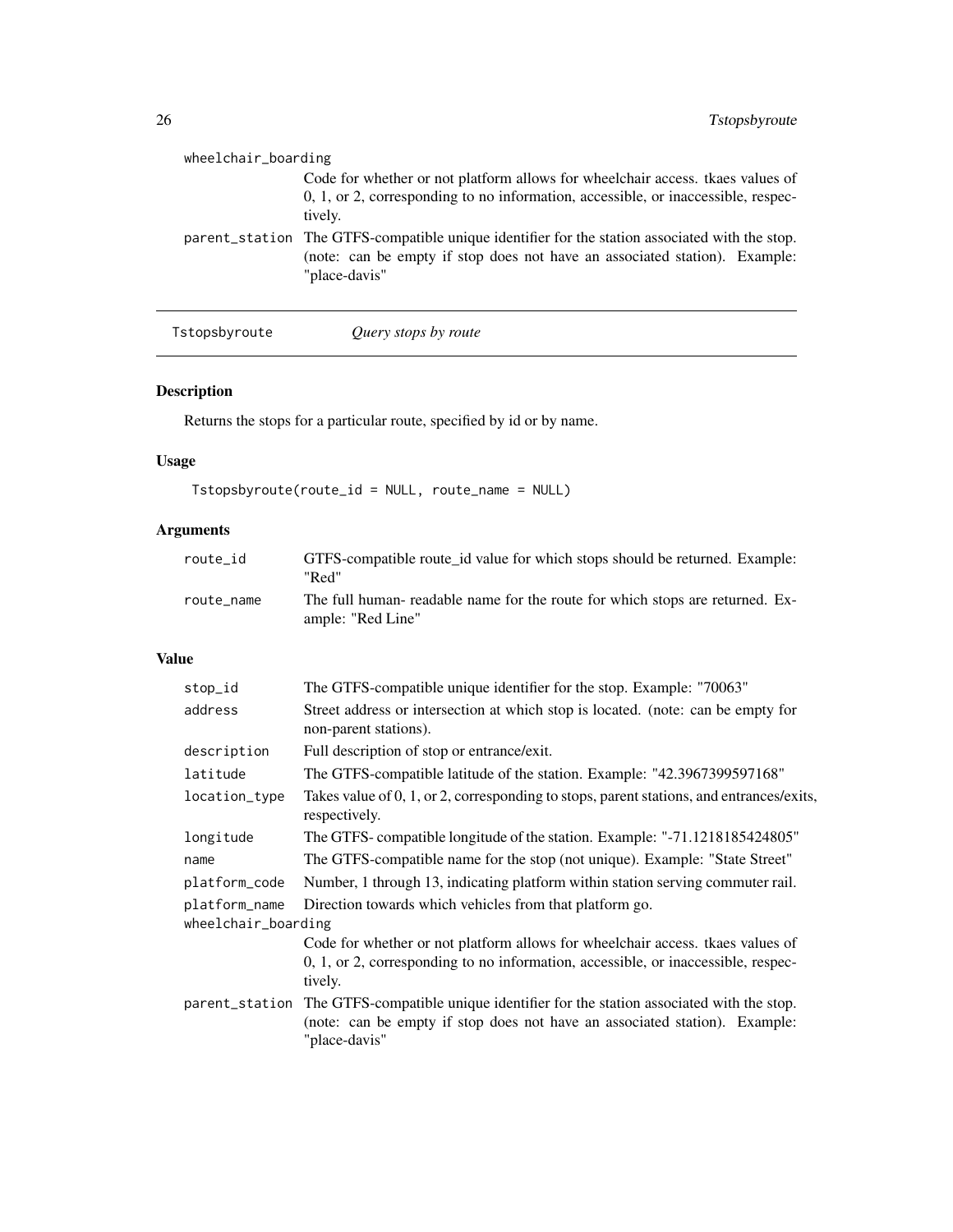<span id="page-26-0"></span>Tstopslookup *Search for information on a stop with a given name. Useful when stop\_id is not known.*

#### Description

Search for information on a stop with a given name. Useful when stop\_id is not known.

#### Usage

Tstopslookup(stop\_name)

#### Arguments

stop\_name Name of stop to search for.

#### Value

Dataframe with row for each potential matching stop and the following columns:

| route_id            | GTFS-compatible route_id for the stop match.     |  |
|---------------------|--------------------------------------------------|--|
| direction_id        | Direction ID $(0/1)$                             |  |
| direction name      | Human-readable direction identifier              |  |
| stop_order          | Order in given direction of stop                 |  |
| stop_id             | GTFS-compatible ID of stop                       |  |
| stop_name           | Name of stop                                     |  |
|                     | parent_station Parent station GTFS-compatible ID |  |
| parent_station_name |                                                  |  |
|                     | Parent station name                              |  |
| stop_lat            | Stop latitude                                    |  |
| stop_lon            | Stop longitude                                   |  |

#### Examples

```
## Not run:
Tstopslookup(stop_name = "Mattapan") # this would take a long tiem (~70 seconds) so is left out here
## End(Not run)
```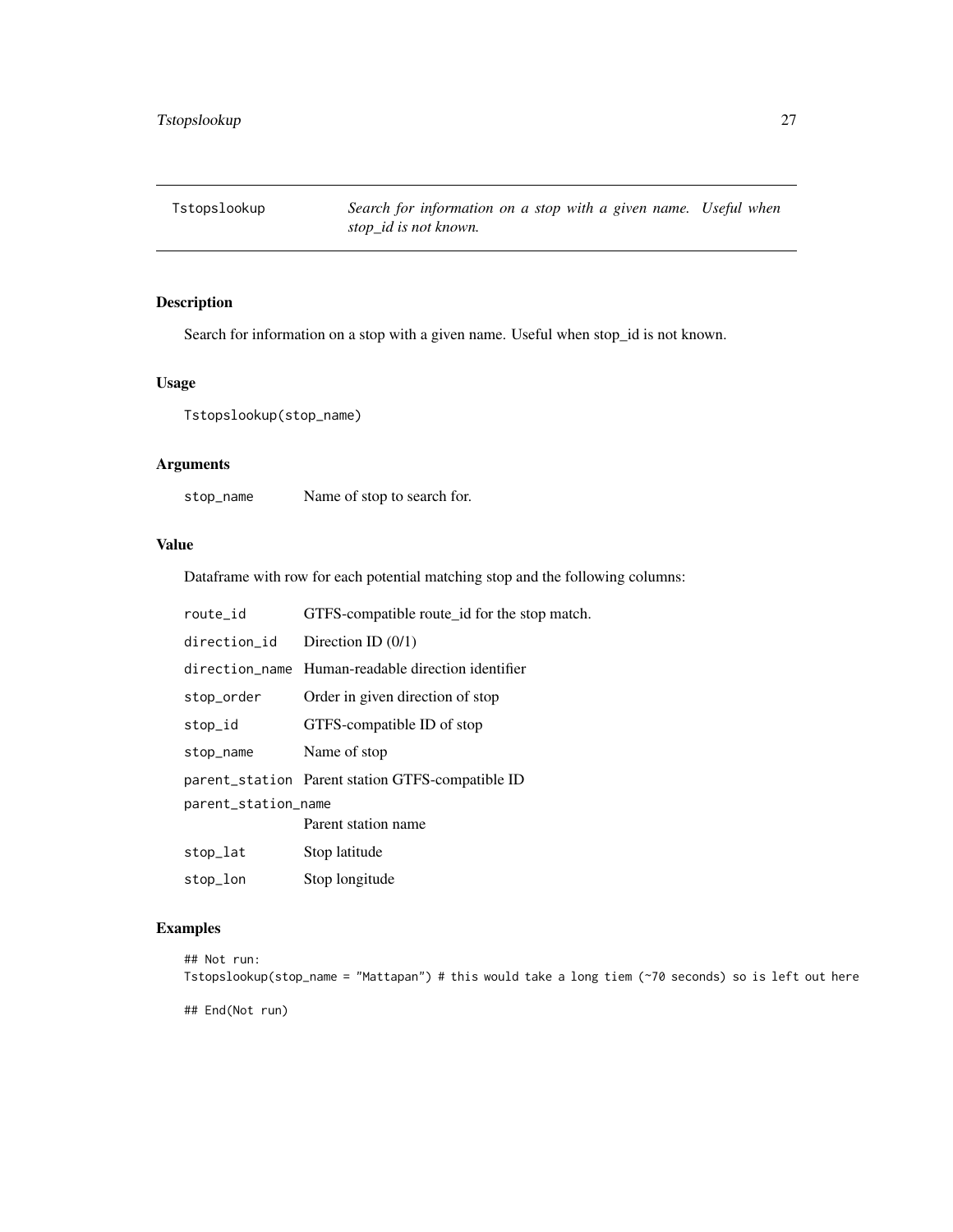<span id="page-27-0"></span>Ttravelperformance *Query performance statistics for many trips contained in a dataframe.*

# Description

Returns travel time performance statistics for many sets of trips with specified origin-destination pairs and specific time periods.

# Usage

```
Ttravelperformance(enter_time, exit_time = NULL, enter_route_name, exit_route_name,
enter_stop_name, exit_stop_name, data, api_key)
```
#### Arguments

| enter_time       | Name of column in data that specifies entrance times for the trips for which<br>performance is to be returned.                                                               |  |
|------------------|------------------------------------------------------------------------------------------------------------------------------------------------------------------------------|--|
| exit_time        | Name of column in data that specifies exit times for the trips for which perfor-<br>mance is to be returned. Defaults to 30 minutes from the enter_time value.               |  |
| enter_route_name |                                                                                                                                                                              |  |
|                  | Name of column in data that specifies GTFS-compatible route ID for entrance<br>stations.                                                                                     |  |
| exit_route_name  |                                                                                                                                                                              |  |
|                  | Name of column in data that specifies GTFS-compatible route ID for exit sta-<br>tions. Travel time API request only available for single unlinked rides as of<br>Release v2. |  |
| enter_stop_name  |                                                                                                                                                                              |  |
|                  | Name of column in data that specifies human-readable text name for the stop<br>where trips began (origin name).                                                              |  |
|                  | exit_stop_name Name of column in data that specifies human-readable text name for the stop<br>where trips ended (destination name).                                          |  |
| data             | Dataframe from which holds the previously named arguments.                                                                                                                   |  |
| api_key          | API key for MBTA API. To obtain one, visit the MBTA Developer Portal (https:<br>//mbta.com/developers/mbta-performance/)                                                     |  |

#### Value

Dataframe containing the following:

| traveltime_mean  |                                                                                                                                                                                  |
|------------------|----------------------------------------------------------------------------------------------------------------------------------------------------------------------------------|
|                  | Mean travel time between origin and destination stops during the time period<br>specified.                                                                                       |
| traveltime_bench |                                                                                                                                                                                  |
|                  | Benchmark travel times between origin and destination stops during the time<br>period specified. Benchmarks come from historical data over the past 30 days<br>for travel times. |
| traveltime_perf  |                                                                                                                                                                                  |
|                  | Average travel time as a proportion of the benchmark time, or traveltime_mean/traveltime_bench.                                                                                  |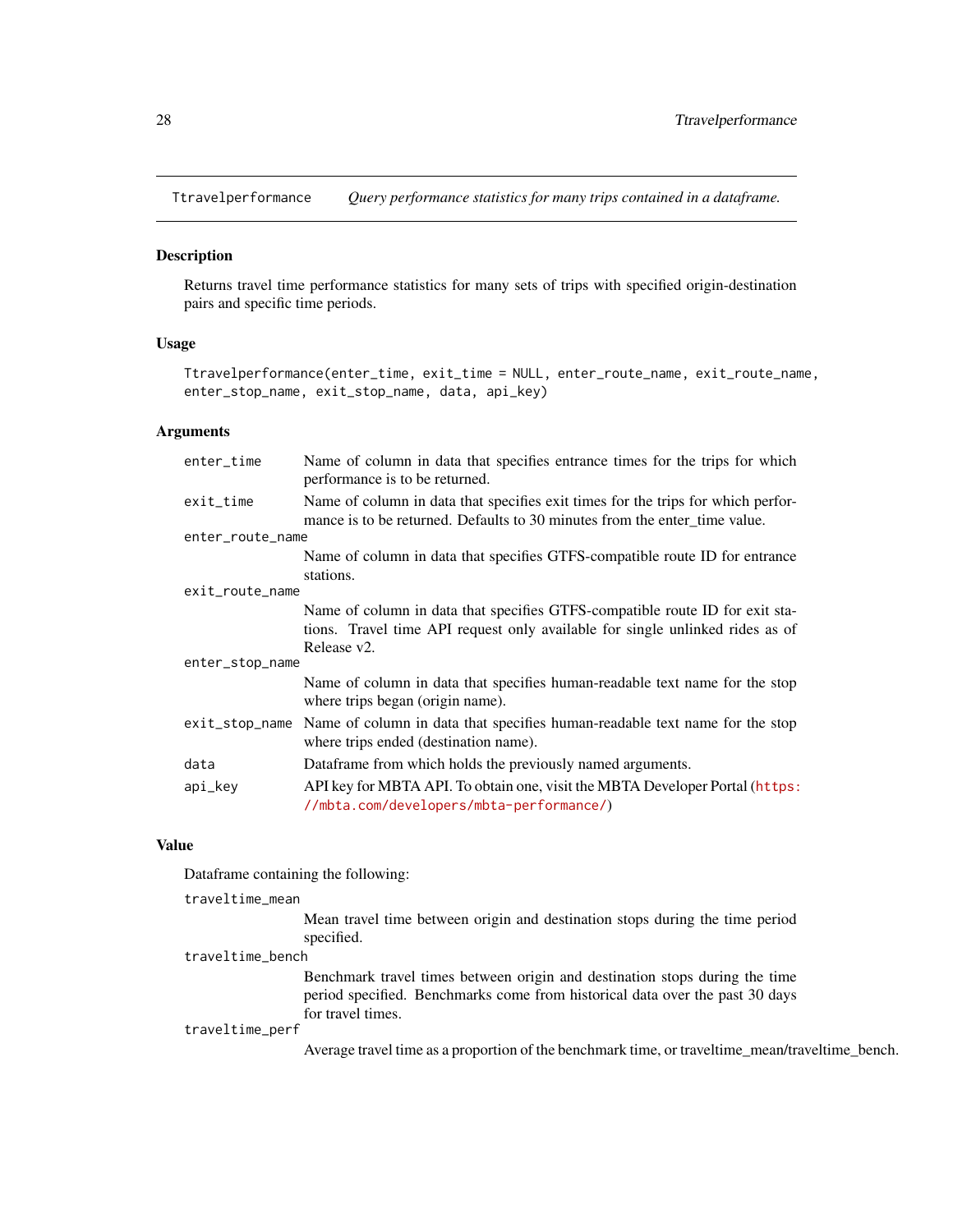#### <span id="page-28-0"></span>The Theorem 29

#### See Also

[Ttraveltimes](#page-28-1)

<span id="page-28-1"></span>Ttraveltimes *Query travel times and travel time performance*

#### Description

Returns a list of travel times between an origin destination pair during a particular time period.

#### Usage

```
Ttraveltimes(from_stop_id, to_stop_id, route_id = NULL,
  from_datetime = (Sys.time() - 3600),
  to_datetime = Sys.time(),
  api_key)
```
#### Arguments

| from_stop_id  | GTFS-compatible stop_id for the origin stop for which travel times should be<br>returned.                                                                                           |
|---------------|-------------------------------------------------------------------------------------------------------------------------------------------------------------------------------------|
| to_stop_id    | GTFS-compatible stop_id for the destination stop for which travel times should<br>be returned.                                                                                      |
| route_id      | GTFS-compatible route_id value for which travel times should be returned. If<br>this is not included, travel times for all routes between the from and to stop will<br>be provided. |
| from_datetime | The start of the time period that the travel time (arrival time at the destination<br>stop) should fall within; converts to epoch time.                                             |
| to_datetime   | The end of the time period that the travel time (arrival time at the destination<br>stop) should fall within; converts to epoch time.                                               |
| api_key       | API key for MBTA API. To obtain one, visit the MBTA Developer Portal (https:<br>//mbta.com/developers/mbta-performance)                                                             |

| route_id                  | Route ID for which travel time are returned.                                                                              |
|---------------------------|---------------------------------------------------------------------------------------------------------------------------|
| direction                 | Direction id for which travel times are returned.                                                                         |
| dep_dt                    | Actual departure times from origin stop during the time window specified.                                                 |
| arr_dt                    | Actual arrival times at destination stop during the time window specified.                                                |
| travel_time_sec           |                                                                                                                           |
|                           | Actual travel times for all trips during time window specified, in seconds.                                               |
| benchmark_travel_time_sec |                                                                                                                           |
|                           | Benchmark travel times for each trip, in seconds. Benchmarks are based on<br>median travel times during the last 30 days. |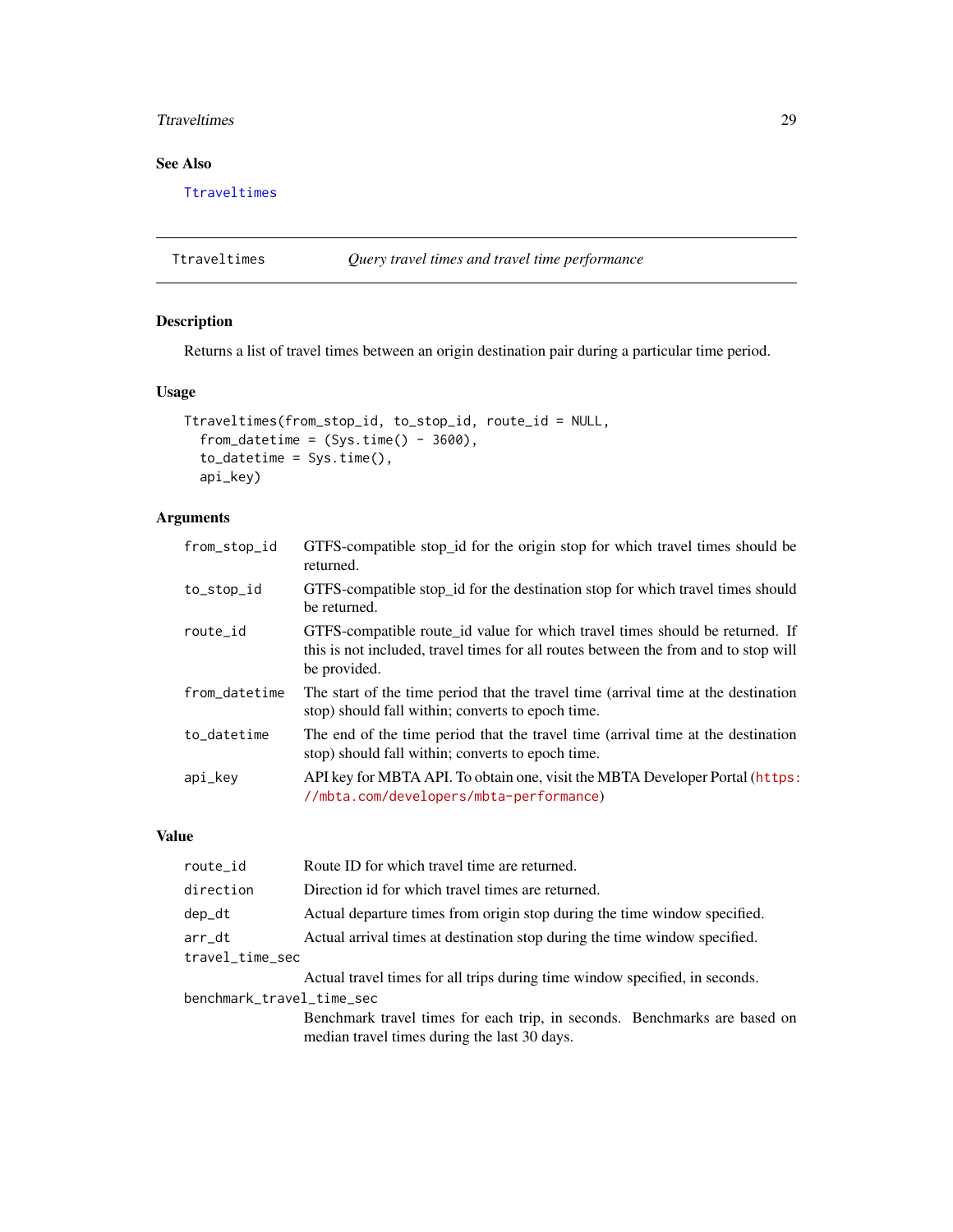<span id="page-29-1"></span><span id="page-29-0"></span>Tvehiclesbyroute *Query vehicles by a route*

# Description

Returns vehicle positions for upcoming trips (including trips already underway) in a direction for a particular route.

#### Usage

Tvehiclesbyroute(route\_id, api\_key)

# Arguments

| route id | GTFS-compatible route id value for which vehicle positions should be returned.<br>Example: "Red"                     |
|----------|----------------------------------------------------------------------------------------------------------------------|
| api_kev  | API key for MBTA API. To obtain one, visit the MBTA Developer Portal (http:<br>$//\text{realtime.mbta.com/Partial}/$ |

| route_id        | The unique GTFS-compatible identifier for the route for which vehicle positions<br>are returned. Example: "CR-Franklin" |
|-----------------|-------------------------------------------------------------------------------------------------------------------------|
| route_name      | The human-readable name for the route for which vehicle positions are returned.<br>Example: "Franklin Line"             |
| route_type      | The GTFS-compatible identifier for the type of service (mode). Example: "2"                                             |
| mode_name       | The human-readable name for the type of service (mode). Example: "Commuter"<br>Rail"                                    |
| direction_id    | The GTFS-compatible identifier for the direction. Example: "0"                                                          |
| direction_name  | The human-readable name for the direction. Example: "Outbound"                                                          |
| trip_id         | The unique GTFS-compatible identifier for the trip. Example: "CR-Providence-<br>CR-Weekday-815"                         |
| trip_name       | The human-readable name for the trip. Example: "815 (4:35 pm from South<br>Station)"                                    |
| trip_headsign   | The text that identifies the trip's destination to passengers. Example: "North<br>Station"                              |
| vehicle_id      | The GTFS-compatible unique identifier for the vehicle. Example: "1531"                                                  |
| vehicle_lat     | The GTFS-compatible latitude of the vehicle. Example: "42.08997"                                                        |
| vehicle_lon     | The GTFS-compatible longitude of the vehicle. Example: "-71.4388"                                                       |
| vehicle_bearing |                                                                                                                         |
|                 | GTFS-compatable bearing of the vehicle. This can be the compass bearing, or                                             |
|                 | the direction towards the next stop or intermediate location. May be empty.<br>Example: "259"                           |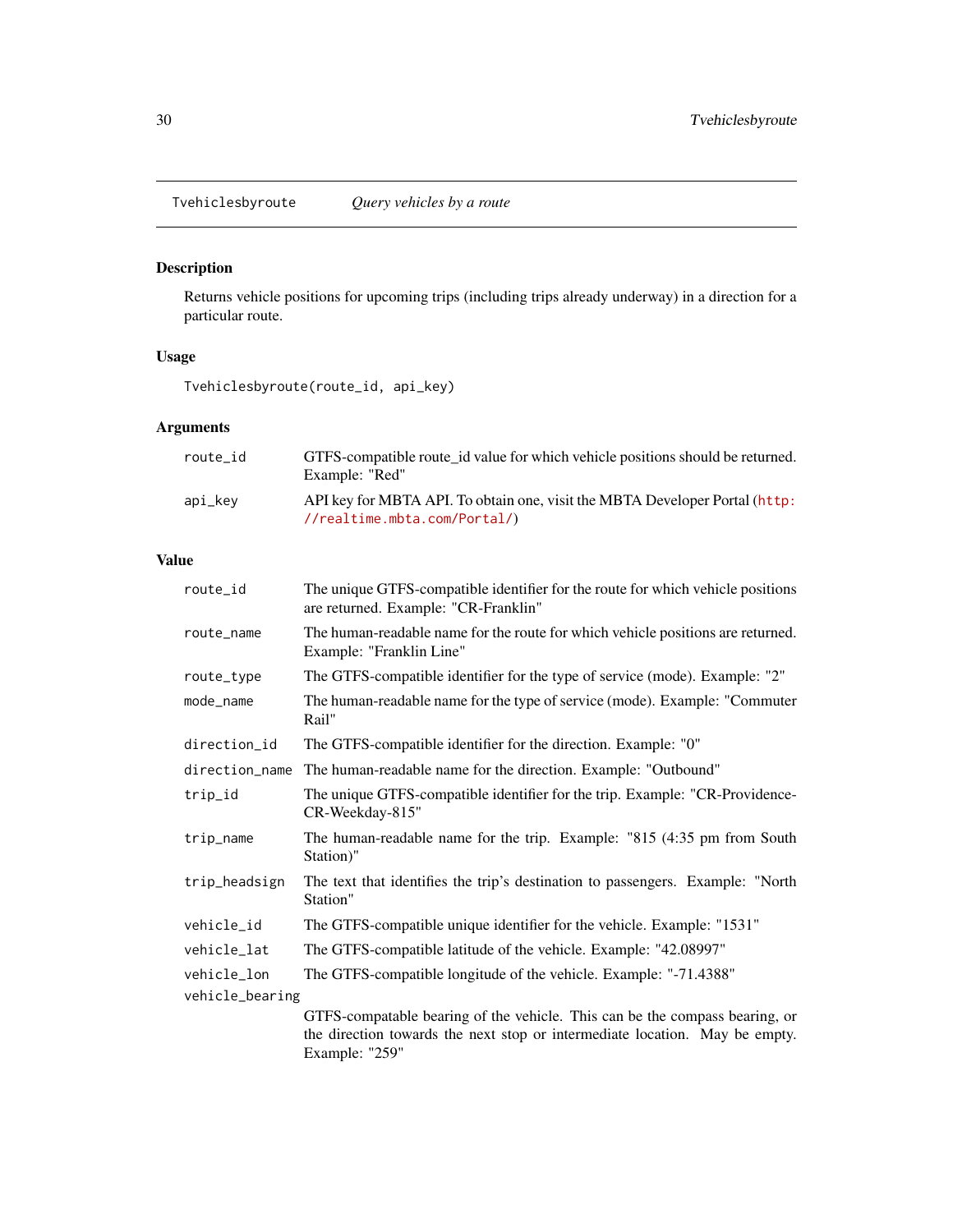# <span id="page-30-0"></span>Tvehiclesbytrip 31

vehicle\_speed Identifies the vehicle's momentary speed, in meters per second. Example: "21" vehicle\_timestamp Identifies the moment when the content of this feed has been created, in epoch time. Example: "1400855704"

# See Also

[Tvehiclesbytrip](#page-30-1)

<span id="page-30-1"></span>Tvehiclesbytrip *Query vehicles by a particular trip.*

# Description

Returns the predicted vehicle positions for a given trip.

# Usage

Tvehiclesbytrip(trip\_id, api\_key)

#### Arguments

| trip_id | GTFS-compatible trip_id value for which vehicle positions should be returned.<br>Data type: String. Example: "CR-Providence-CR-Weekday-807" |
|---------|---------------------------------------------------------------------------------------------------------------------------------------------|
| api_kev | API key for MBTA API. To obtain one, visit the MBTA Developer Portal (http:<br>//realtime.mbta.com/Portal/)                                 |

| route_id       | The unique GTFS-compatible identifier for the route for which vehicle positions<br>are returned. Example: "CR-Providence"               |
|----------------|-----------------------------------------------------------------------------------------------------------------------------------------|
| route_name     | The human-readable name for the route for which vehicle positions are returned.<br>Example: "Providence/Stoughton Line"                 |
| route_type     | The GTFS-compatible identifier for the type of service (mode). Example: "2"                                                             |
| mode_name      | The human-readable name for the type of service (mode). Example: "Commuter"<br>Rail"                                                    |
| trip_id        | The unique GTFS-compatible identifier for the trip for which vehicle positions<br>are returned. Example: "CR-Providence-CR-Weekday-815" |
| trip_name      | The human-readable for the trip for which schedule is returned. Example: "815"<br>(4:35 pm from South Station)"                         |
| trip_headsign  | The text that identifies the trip's destination to passengers. Example: "North<br>Station"                                              |
| direction_id   | The GTFS-compatible identifier for the direction. Example: "0"                                                                          |
| direction_name | The human-readable name for the direction. Example: "Outbound"                                                                          |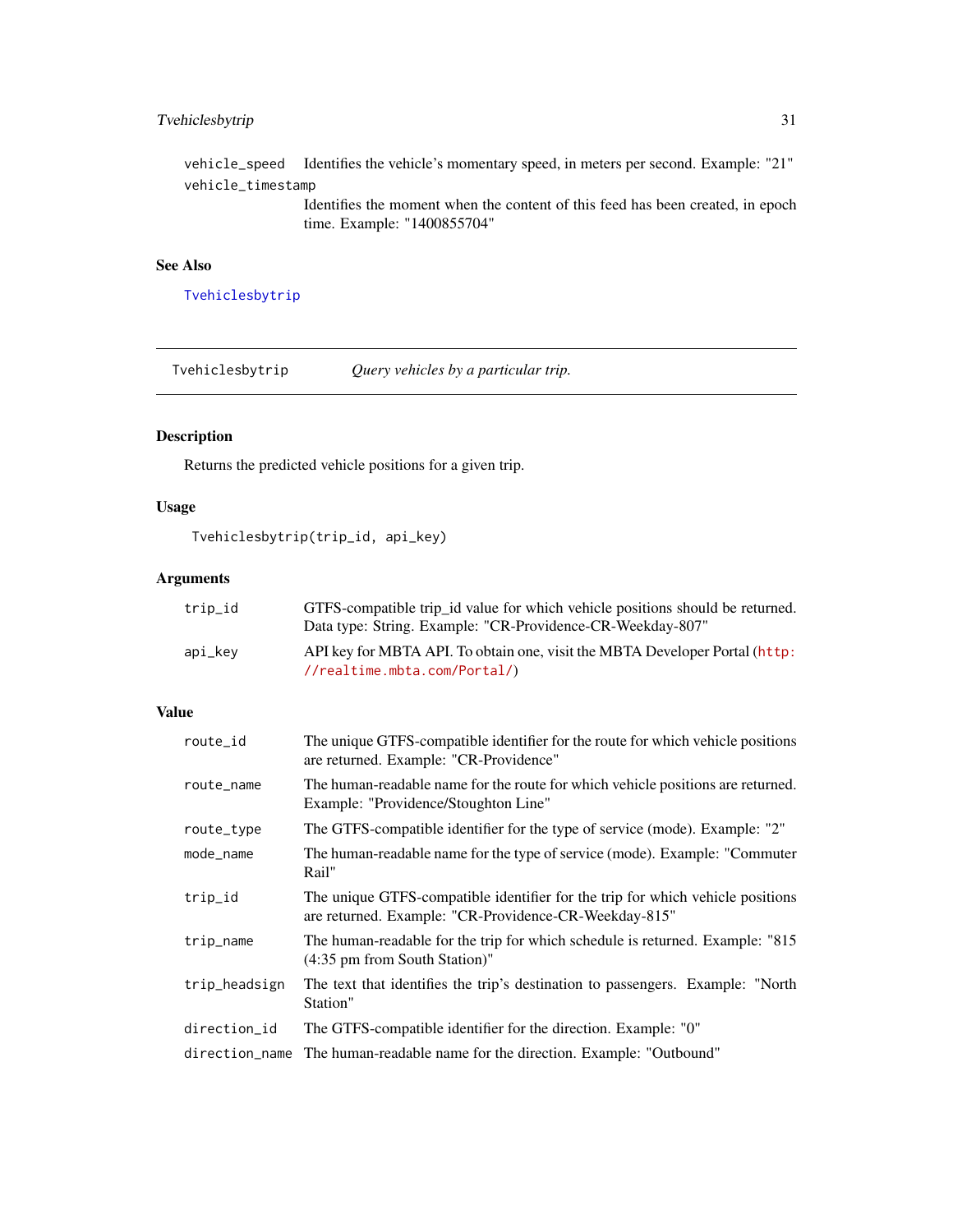<span id="page-31-0"></span>

| vehicle_id        | The GTFS-compatible unique identifier for the vehicle. Example: "1531"                                                                                                       |
|-------------------|------------------------------------------------------------------------------------------------------------------------------------------------------------------------------|
| vehicle_lat       | The GTFS-compatible latitude of the vehicle. Example: "42.08997"                                                                                                             |
| vehicle_lon       | The GTFS-compatible longitude of the vehicle. Example: "-71.4388"                                                                                                            |
| vehicle_bearing   |                                                                                                                                                                              |
|                   | GTFS-compatable bearing of the vehicle. This can be the compass bearing, or<br>the direction towards the next stop or intermediate location. May be empty.<br>Example: "259" |
| vehicle_speed     | Identifies the vehicle's momentary speed, in meters per second. Example: "21"                                                                                                |
| vehicle_timestamp |                                                                                                                                                                              |
|                   | Identifies the moment when the content of this feed has been created, in epoch<br>time. Example: "1400855704"                                                                |

# See Also

[Tvehiclesbyroute](#page-29-1)